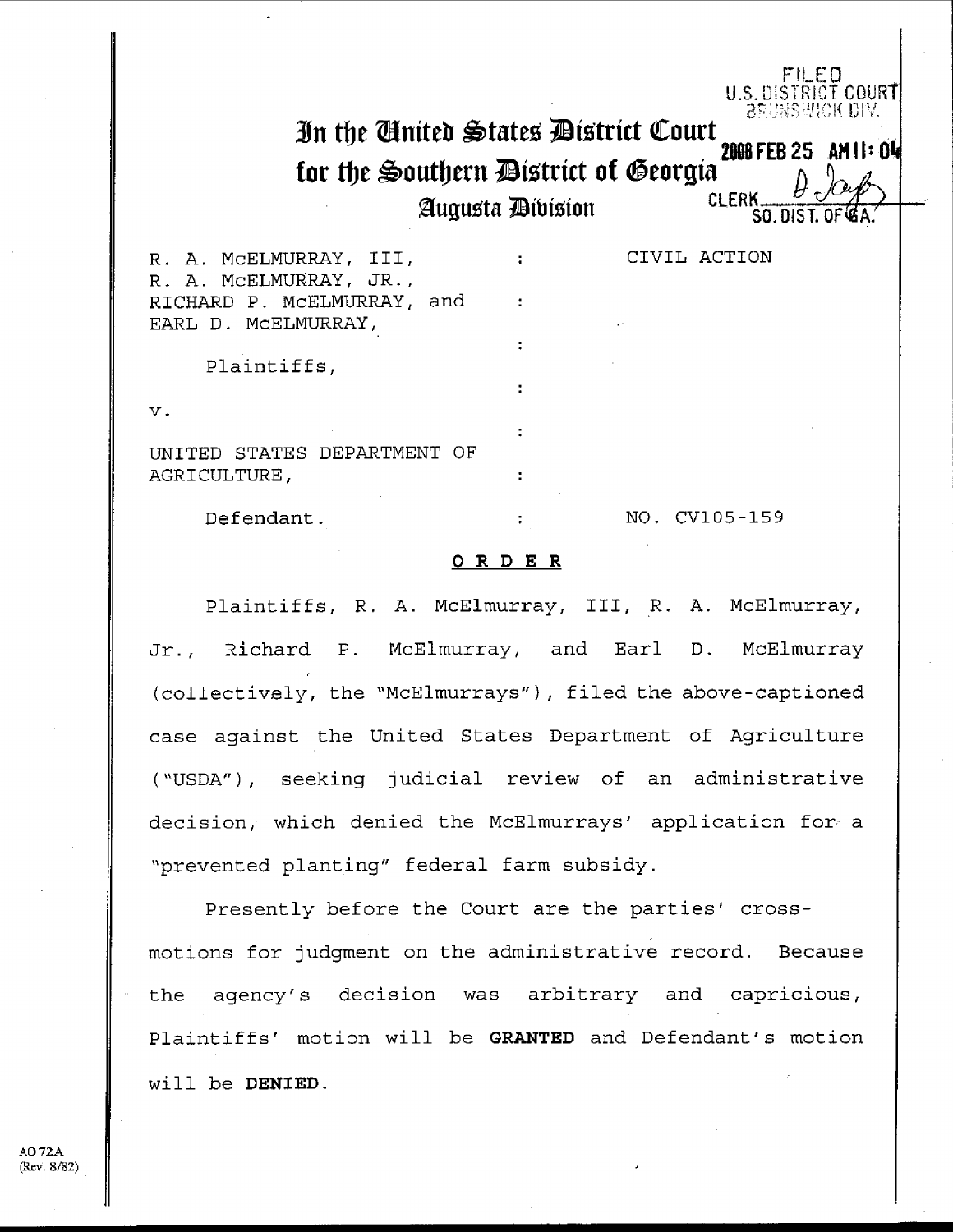#### **BACKGROUND**

The City of Augusta operates the Messerly/Butler Creek Wastewater Treatment Plant, which treats industrial and household wastewater. Administrative Record ("AR") 1862.

Before Congress passed the Clean Water Act in 1972 , industrial wastewater effluent was dumped into the nation's rivers, oceans, and other waterways, not subject to much, if any, oversight or requlation. See Rapanos v. United States, 165 L. Ed. 2d 159, 168 (2006). One infamous result of this pollution was that the Cuyahoga River, near Lake Erie in Cleveland, Ohio, caught on fire in the 1960s .

After unregulated dumping of industrial pollutants into the nation's rivers was prohibited, effluent from industries began being routed through the municipal wastewater treatment plants across the country, along with household sewage. At municipal treatment plants, wastewater is treated to remove chemicals, pathogens, and toxic metals from the effluent . These materials are concentrated in the byproduct remaining after treatment, sewage sludge . This byproduct also contains beneficial materials like those found in commercial fertilizer. AR 1233-34. Municipalities were left with a

AO 72A (Rev. 8/82)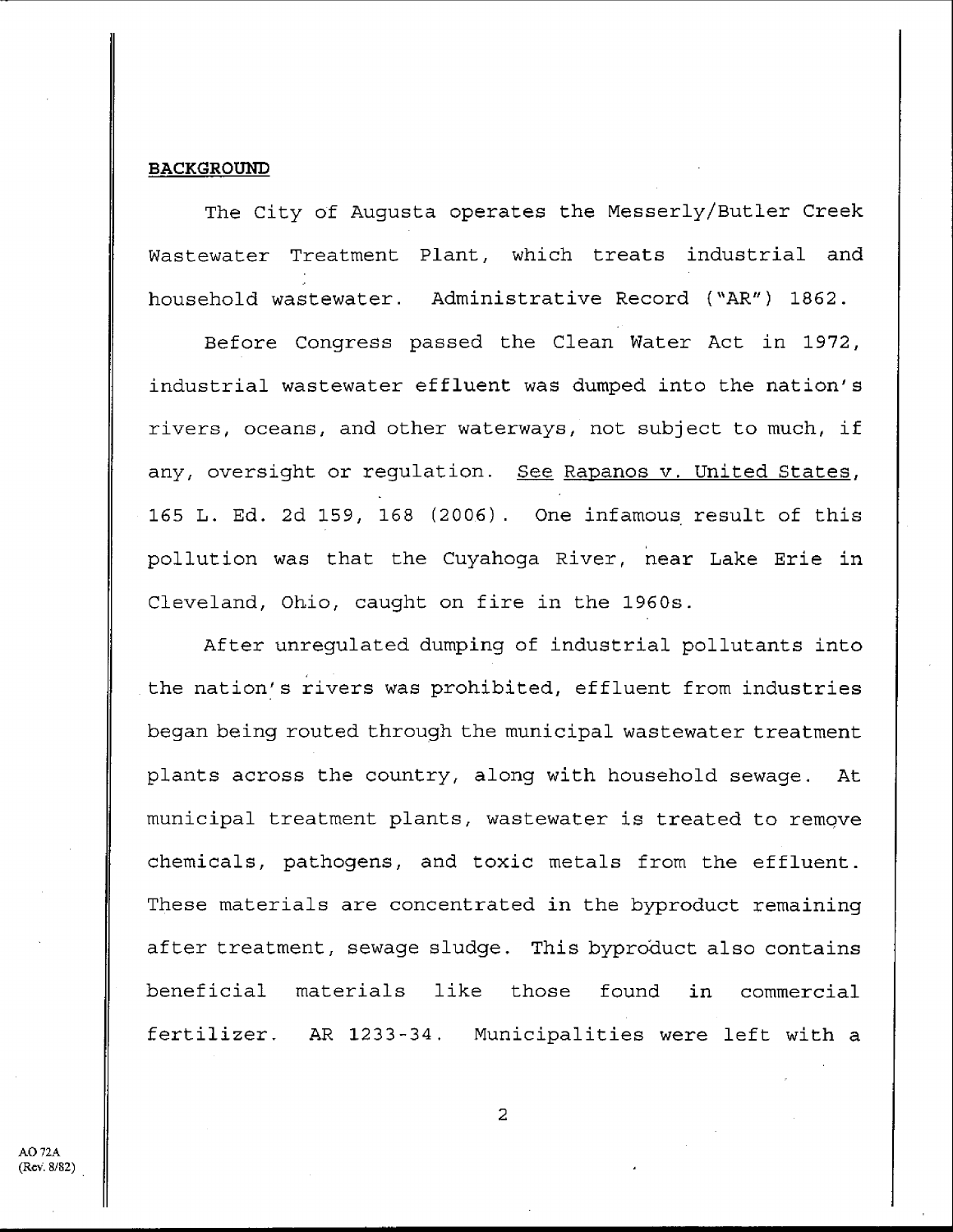considerable amount of sewage sludge to dispose of in some manner. See Peter Scalamandre & Sons, Inc. v. Kaufman, 113 F.3d 556, 559 (5th Cir. 1997). In the late 1970s, the treated sewage sludge was re-christened "biosolids" and a "land application/recycling" program was started .

The Clean Water Act recognizes that municipal sewage sludge contains toxic pollutants, and it requires that the United States Environmental Protection Agency ("EPA") establish numerical limitations for each such pollutant. 33 U .S .C . § 1345(d) (2) (A) (i) (2001) . In 1979, the EPA enacted rules governing the land application of sludge to farmland where crops are grown. 40 C.F.R. § 257.4 (2007). In 1993, the EPA enacted the "Part 503 Sludge Rule," which further regulates the amounts of heavy metals that may be contained in biosolids applications, and reinforced the agency's view that such municipal waste is safe for spreading on farms where crops are grown.  $40$  C.F.R. Part 503 (2007).

Because the sludge applications that took place in this case ended before Part 503 was enacted, the Part 503 Rules do not supercede the Part 257 regulations in the instant dispute. "Retroactivity is not favored in the law. Thus, congressional enactments and administrative rules will not be construed to have retroactive effect unless their language

AO 72A (Rev. 8/82)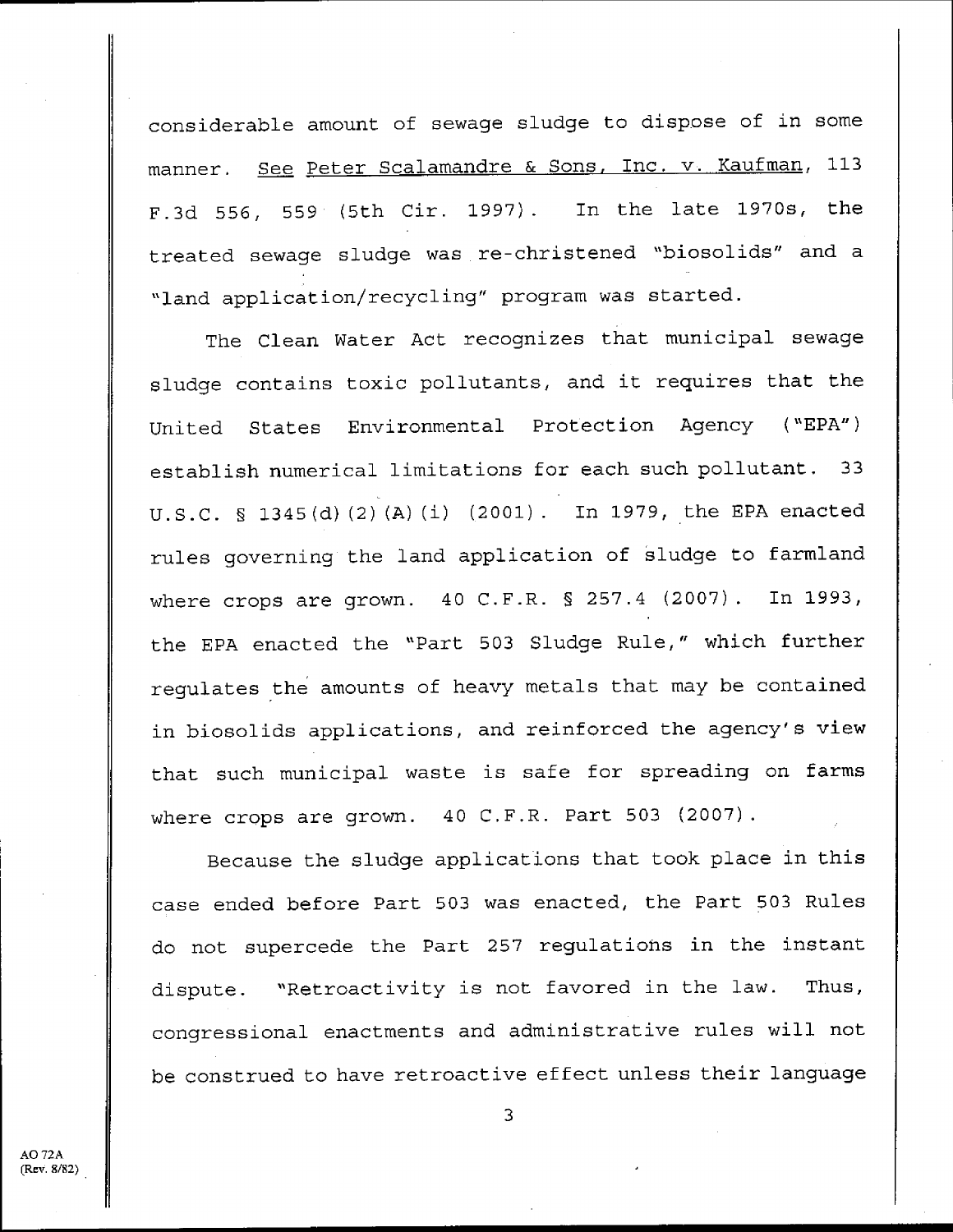requires this result." Bowen v. Georgetown Univ. Hosp., 488 U.S. 204, 208 (1988). The McElmurrays insist that Part 257 governs, and the USDA has never advanced any argument explaining why Part 503 should apply retroactively.

The EPA's Inspector General has criticized the EPA's biosolids program sharply, finding in a 2002 report that the "EPA does not have an effective program for ensuring compliance with land application requirements of Part 503 . Accordingly, while EPA promotes land application, EPA cannot assure the public that current land application practices are protective of human health and the environment ." AR 1485, **1518 . <sup>1</sup>**

Since 1938, the McElmurrays have owned and operated a family dairy farm near Hephzibah, Georgia. In the 1970s, Augusta developed a land application program, whereby treated sewage sludge from the Messerly plant was recycled as fertilizer and applied to private farmland, at no cost to the farmers. In 1979, the McElmurrays and Augusta entered into a series of agreements, and the City began applying its sewage sludge at the McElmurrays' farm. Plaintiffs contend

Likewise, the Fifth Circuit has noted that the experts have yet to reach a consensus regarding the safety of land application of sewage sludge generally. Scalamandre & Sons, 113 F.3d at  $561-62$ .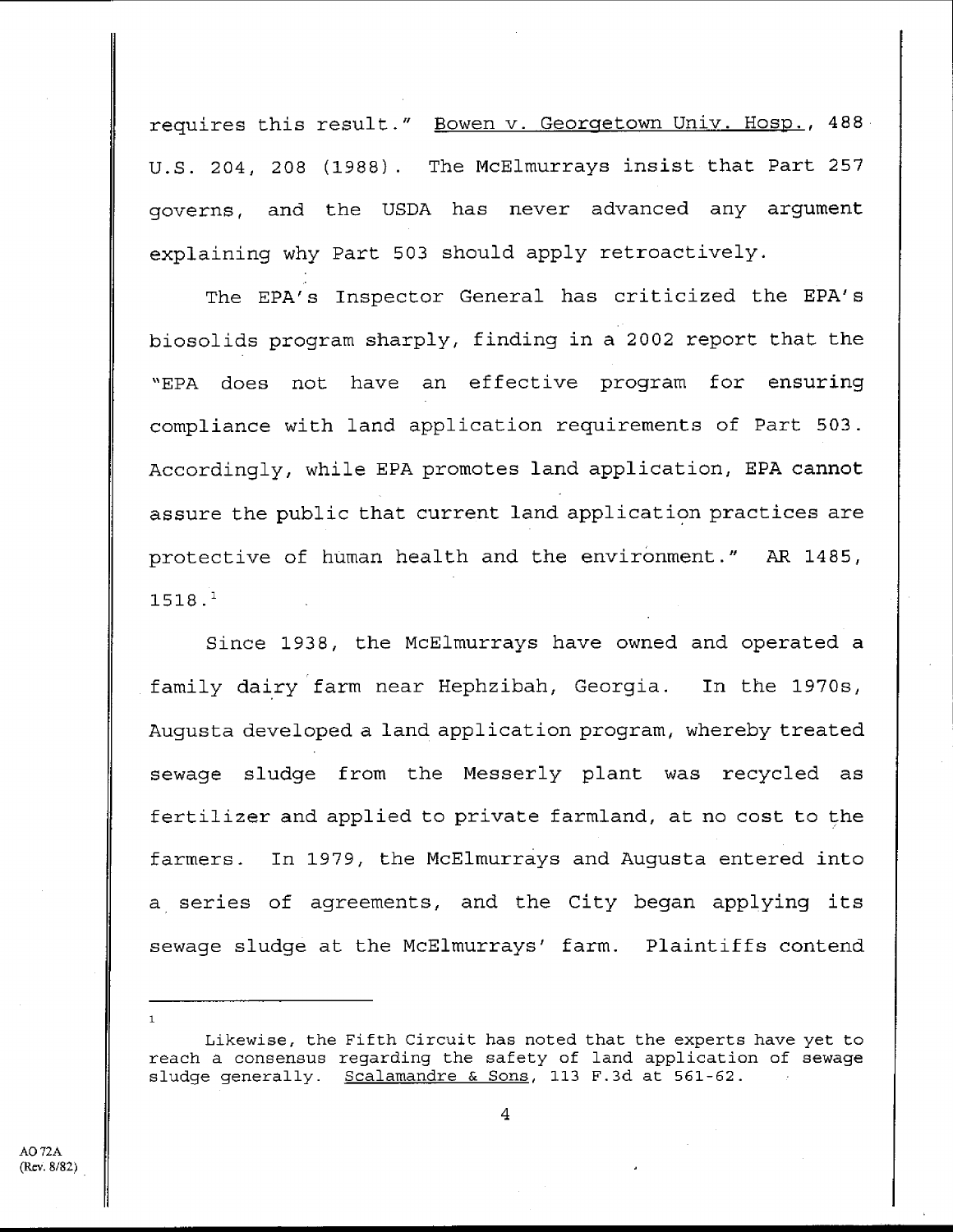that they were told the fertilizer was safe, and the applications continued on their land through 1990 .

According to R. A. McElmurray, III, in November 1990, he was having trouble with his, crops . McElmurray described the problem to his brother-in-law, who had a degree in agriculture from the University of Georgia. McElmurray related that his brother-in-law opined that the problem was probably aluminum toxicity. Thereafter, McElmurray asked Augusta's land application supervisor to test for aluminum in the sludge. When the result was high, McElmurray ceased allowing sludge applications on his family's farmland. AR 1743 .

McElmurray conceded that he did not quit planting the land involved in this dispute until 1998. The land produced a full crop that year, but planting was ceased due to " [1] iability, and what it was doing to our dairy cows [ . ] " AR 1777. According to Plaintiffs, only years after the sludge applications took place did they learn the full extent of the damage that the sewage sludge had wrought on their land. The McElmurrays accused the City of withholding pertinent information about the particular locations on their land where the sludge was applied, the volume applied, and the presence and amount of toxic metals contained in the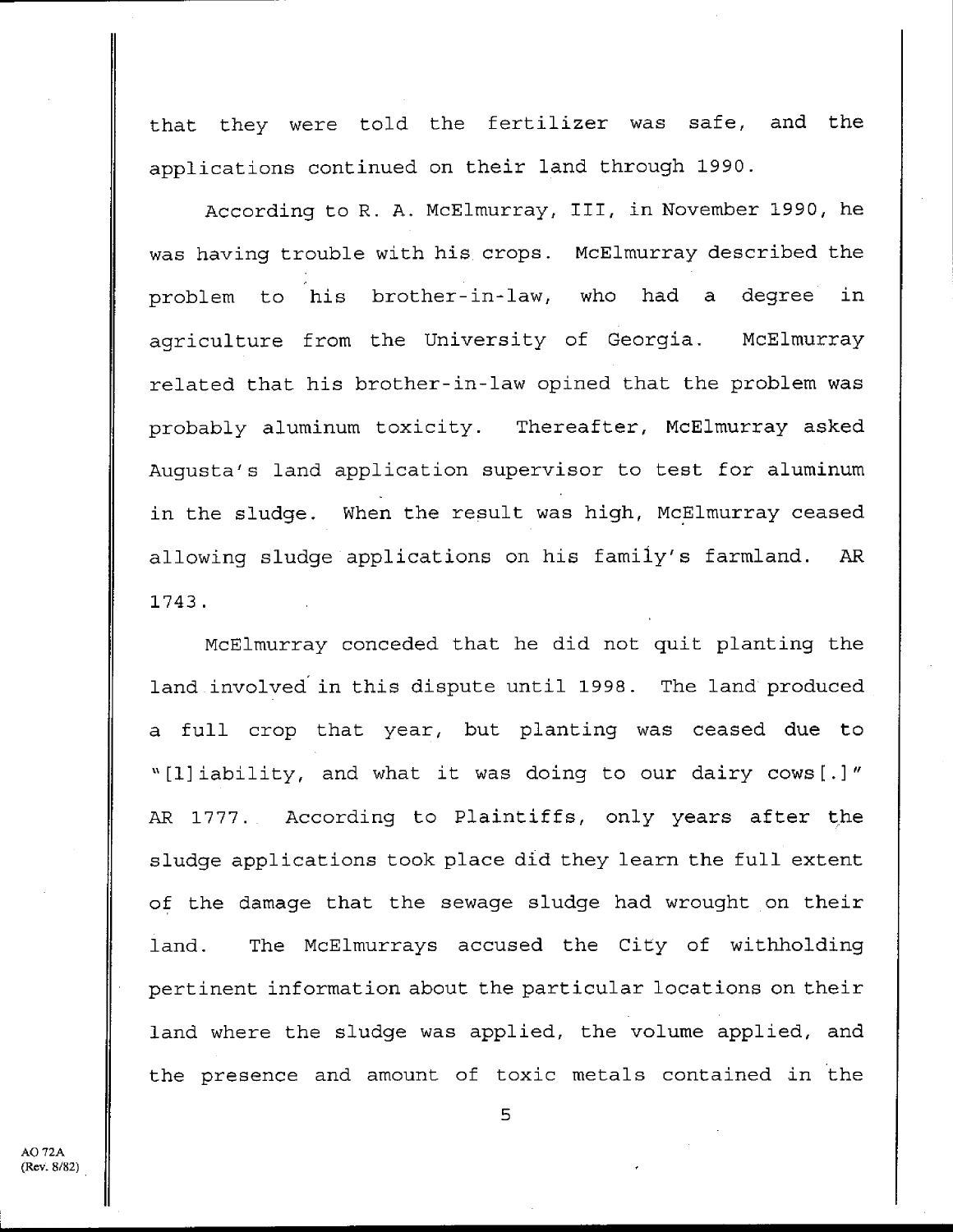sludge. The McElmurrays contend that the sludge poisoned plants grown on the land, which were fed to their dairy cattle, causing the cows to become seriously ill and die .

As part of the Farm Bill of 2002, Congress provided certain farmers with subsidies, which were based on historical acreage and yields, not current production choices. Direct and Counter-Cyclical Program, 67 Fed. Reg. 64,748 (Oct . 21, 2002) . A farmer could establish his base acres and payment acres by including "any acreage on the farm that the producers were prevented from planting during the 1998 through 2001 crop years to covered commodities because of drought, flood, or other natural disaster, or other conditions beyond the control of the producers.  $\ldots$  ." 7 <sup>U</sup> .S .C . § 7911'(a) (1) (A) (ii) (2007 Supp .) ( **emphasis added) . <sup>2</sup>**

Prevented plant [ing] means, for the purpose of establishing base acres under § 1412 .201, the inability to plant a crop with proper equipment during the established planting period for the crop or commodity . A producer must prove that the producer intended to plant the crop and that such crop could not be planted due to a natural disaster rather than managerial decisions. The

While it is not very material, in light of the stipulation made by Deputy Administrator Johnson, discussed below, the Court takes notice of the language used in the statute . The law does not appear to support government counsel's suggestion at oral argument that the Court should view the McElmurrays' claim skeptically because they did not qualify under the law for the credit, but were only able to apply **because a** special exception was made for them .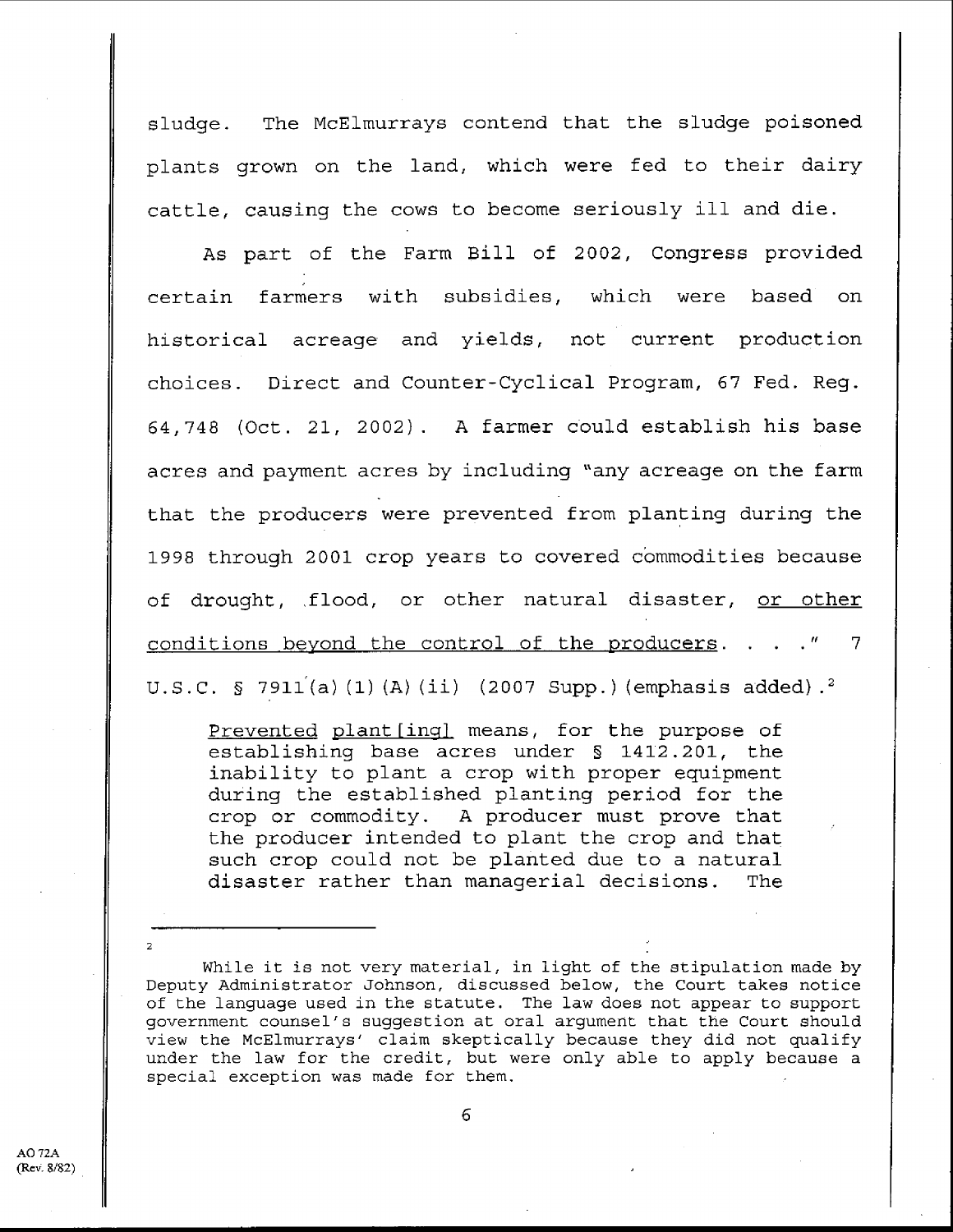natural disaster that caused the prevented<br>planting must have occurred during the planting must have occurred during the established planting period for the crop .

#### 7 C .F .R . § 1412 .103 (2007) .

On January 15, 2003, Plaintiffs submitted a request for acreage/disaster credit to the USDA, listing environmental contamination of the land on their application as the reason for the "prevented planting ." The McElmurrays listed the intended crops as 907.1 acres of cotton<sup>3</sup> and 204.8 acres of corn for the years 1999 to 2001. The following day, the McElmurrays submitted additional forms, stating that their request included an additional 559 .1 acres of cotton and 59.5 acres of corn for the years 1999 to 2001. The total request was for a prevented planting credit of 1466 .2 acres of cotton and 264.3 acres of corn. AR 2134.

At first, Plaintiffs' applications were reviewed by the USDA's Farm Service Agency ("FSA") County Committee . After a preliminary review by the County Committee, the McElmurrays' application was denied because the damage was

3

While it may seem odd at first blush, the parties agree that cotton is a food-chain crop. It is common for cows to be fed cotton hulls after the cotton lint is removed from the plant (and people consume beef and dairy products), and cottonseed oil is a common ingredient in many snack foods that people eat, like potato chips. AR 1262 . Moreover, there is substantial evidence that cotton is not an economically viable crop without considering the marginal value of cottonseed . AR 1049-SO & 1055-56 .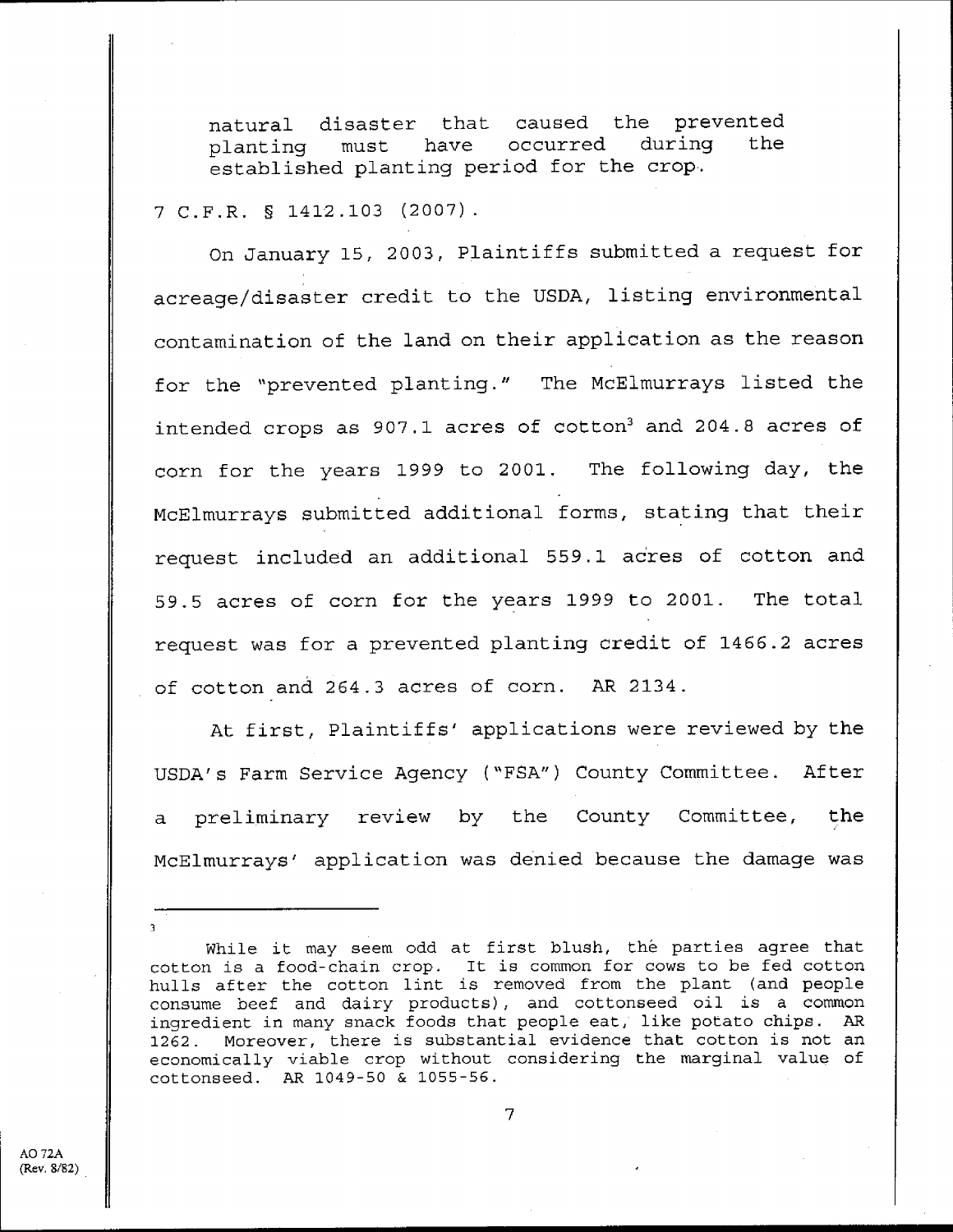not caused by a natural disaster, as the County Committee believed was required for relief. Yet, a superior FSA official in Washington, D.C., John A. Johnson, reversed the basis for that determination. Johnson, the FSA Deputy Administrator for Farm Programs, stipulated that the McElmurrays could receive the subsidy if their land was contaminated, and the contamination caused the McElmurrays to refrain from planting the intended acreage . On April 22, 2003, the FSA County Committee again denied Plaintiffs' application for payments .

The McElmurrays appealed to the FSA State Committee . This five-member committee of farmers oversees USDA farm programs in Georgia, sets local policies, and settles agriculture-related disputes that involve farmers and public policy . After reviewing the record and conducting multiple hearings, the FSA State Committee voted in favor of Plaintiffs' application, by a vote of three to two. In finding for the McElmurrays, the State Committee discounted the advice of its attorney, Donald Kronenberger, who had opined that the State Committee was bound by certain documents provided to the Committee by the EPA, and had to deny the McElmurrays' application. AR 1988 & 2745.

AO 72A (Rev. 8/82)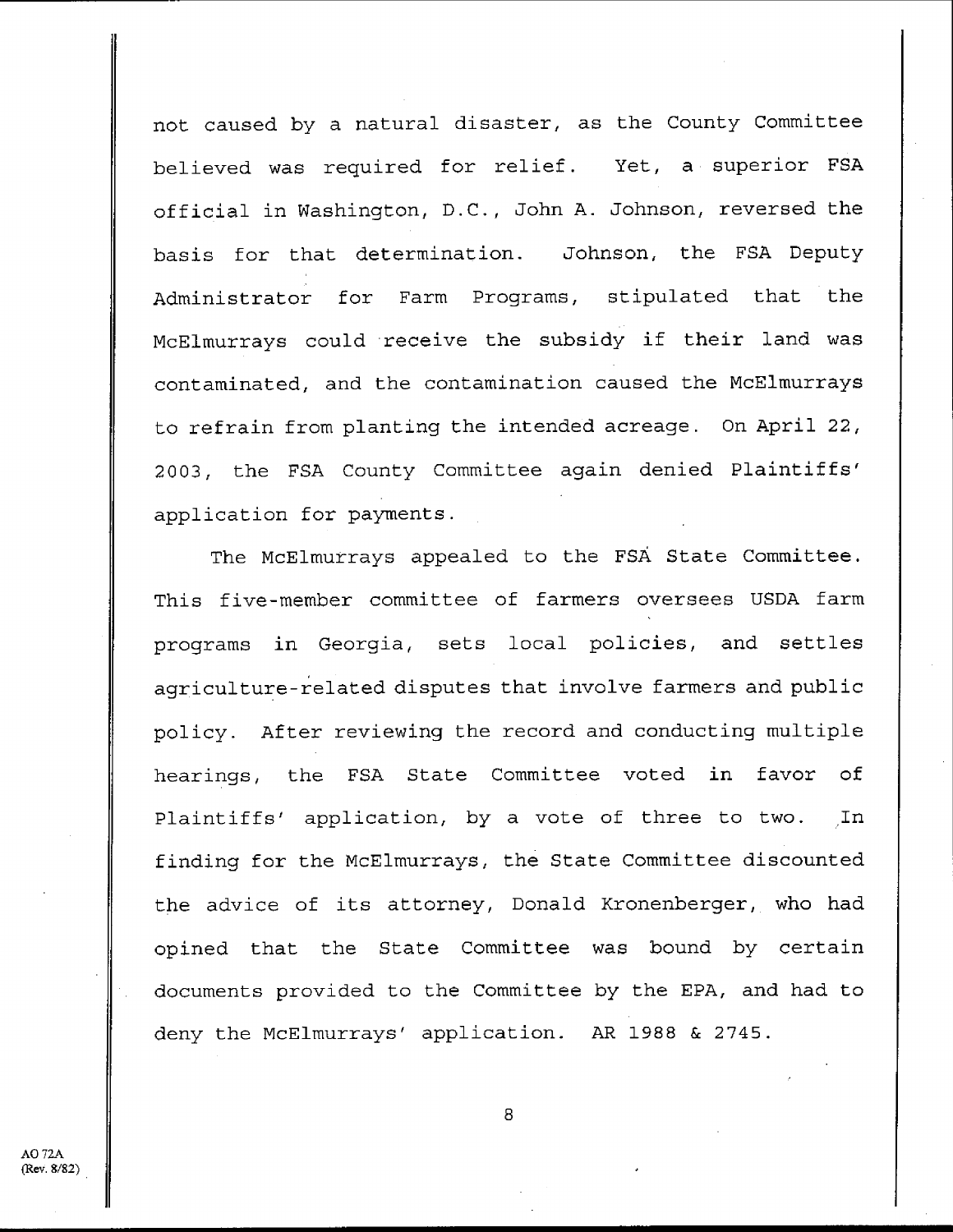However, the State Committee's decision was stayed, pending a review by the FSA's Deputy Administrator for Farm Programs, pursuant to 7 C.F.R. § 1412.102(d). Although the entire agency record was forwarded to Johnson, there is no indication that the Deputy Administrator reviewed the file . AR 2134 & 2433 . On March 18, 2004, the Deputy Administrator overruled the State Committee and denied Plaintiffs' application. AR 2256-57. In part, Johnson's determination was based on a decision of the Richmond County Superior Court, which had granted summary judgment in favor of Augusta, against the McElmurrays in a related civil lawsuit. AR 2000-01. At the time, that decision was on appeal before the Georgia Court of Appeals. AR 2066. Johnson's decision was made over the State Committee's continuing objection . AR 0002 & 2259-60 .

On April 22, 2004, Plaintiffs filed another appeal, this time with the USDA's National Appeals Division ("NAD") . On September 2 and 3, 2004, a final hearing was held before NAD hearing officer James Mark Jones. On December 3, 2004, Jones upheld the denial of the farm credit, finding no error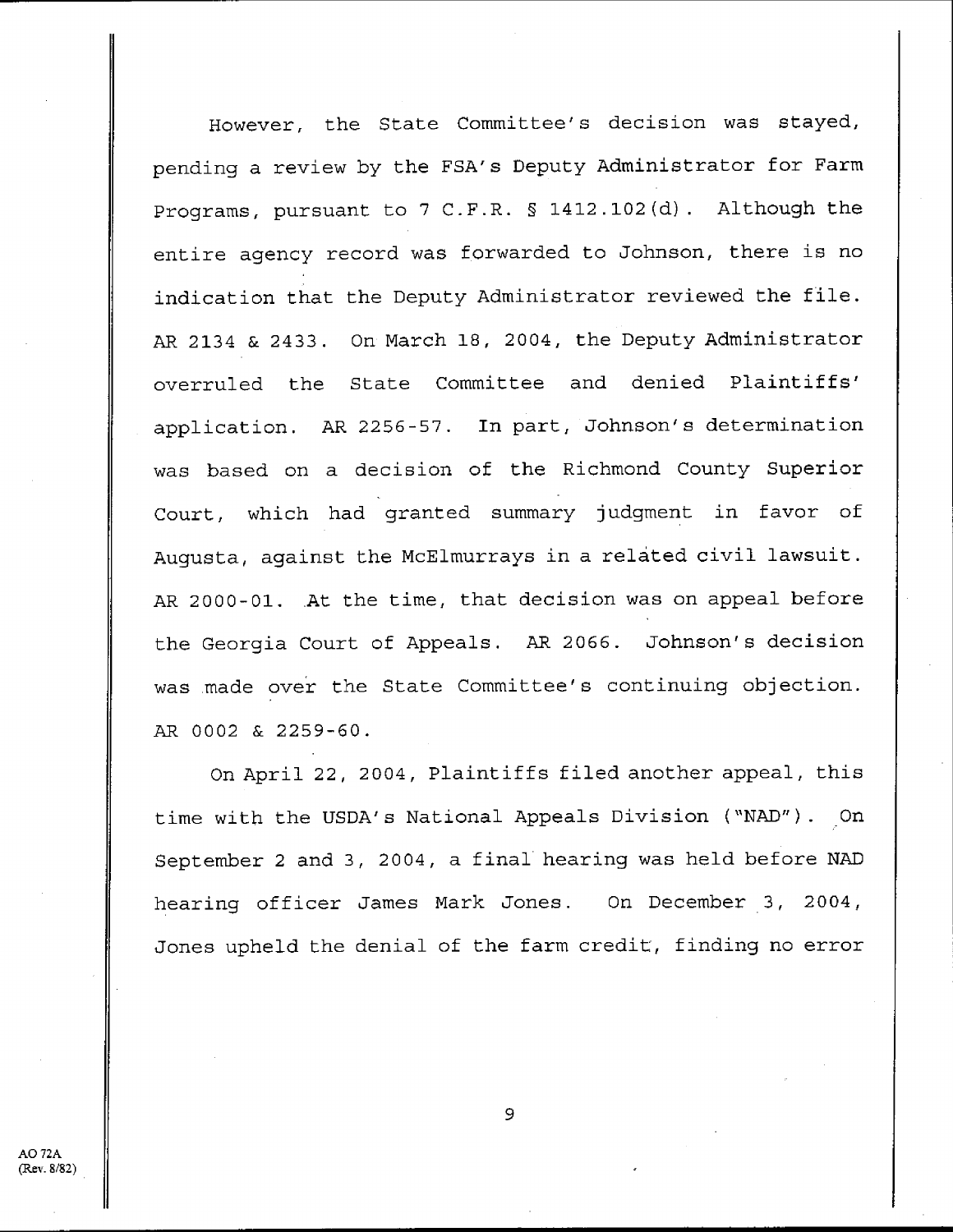in the FSA's decision to deny the McElmurrays' application, which was based on certain opinions provided by the EPA.<sup>4</sup>

On January 3, 2005, Plaintiffs brought this action for judicial review of the NAD's final administrative determination in the United States District Court for the Northern District of Georgia, pursuant to 7 U.S.C. § 6999 (1999) . On September 12, 2005, the case was transferred to the Southern District of Georgia .

On December 27, 2005, Plaintiffs amended their complaint, and on February 2, 2007, they moved to supplement the administrative record. On March 5, 2007, the USDA moved for judgment on the administrative record. On September 28, 2007, Chief Judge William T. Moore, Jr., denied Plaintiffs' motion to supplement the administrative record. On October

During the NAD appeal process, Jones opined that he did not have the authority to determine whether the land was contaminated, and<br>suggested that the EPA had decided that the land was not polluted. To suggested that the EPA had decided that the land was not polluted. the contrary, Plaintiffs' counsel, F. Edwin Hallman, Jr., indicated that the EPA had not resolved the issue properly, and argued that the question of contamination was appropriately before Jones. AR 2633-34. Jones also stated that, as far as his review was concerned, "anybody's that's been untruthful, is not going to make any difference ." AR 2682 & 2694 . Based on these statements, it appears that Jones' view of his authority in deciding the case was unduly narrow, which preordained his conclusion in favor of the agency. To the extent that Jones found the EPA's position questionable or unreliable, either because of the underlying data it was based on, or because the sister agency failed to consider the actual applications presented by the McElmurrays, then Jones should not have relied on, or deferred to, such findings. AR 1495 .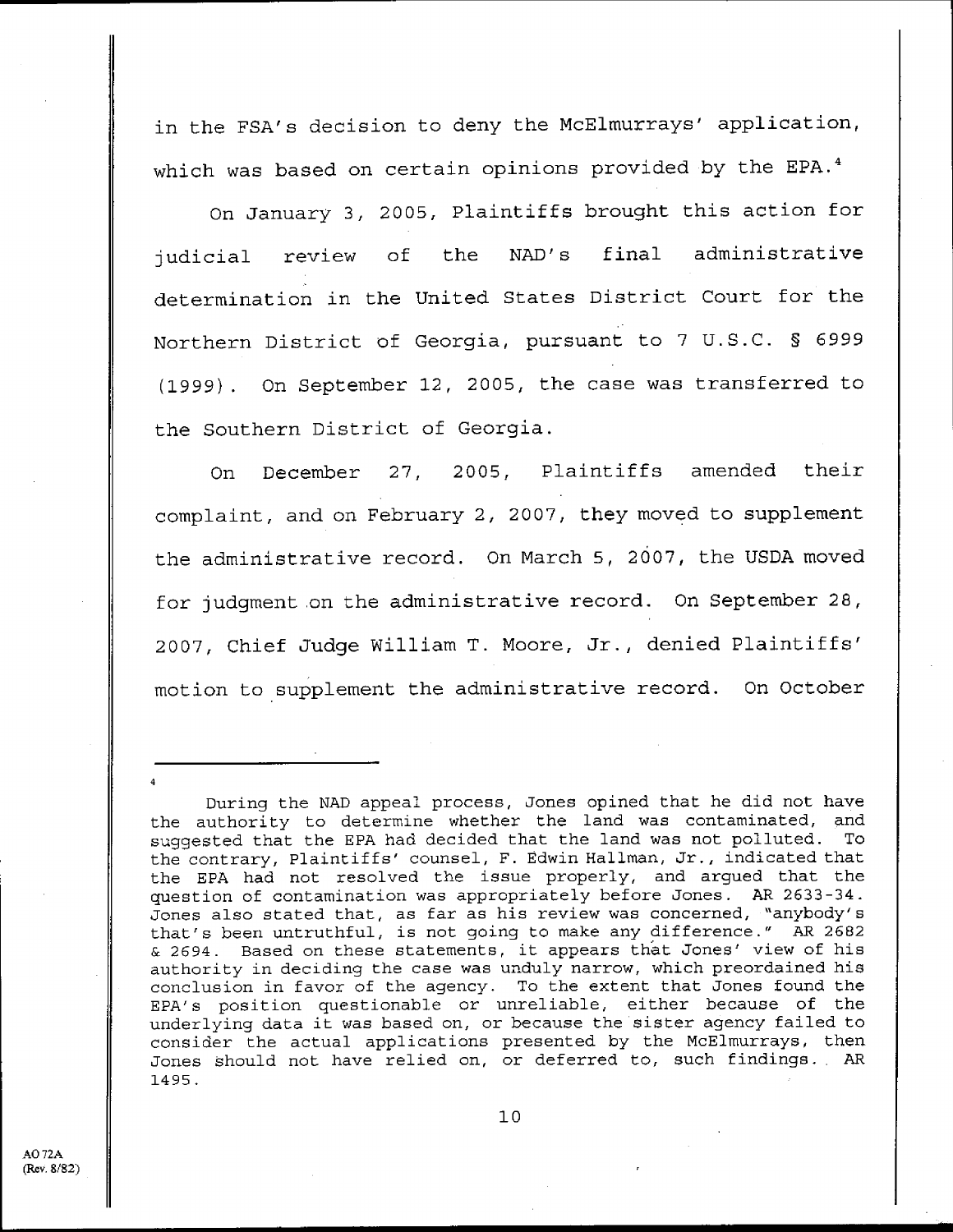4, 2007, Chief Judge **Moore reassigned** the case to the undersigned for plenary disposition .

#### **STANDARD OF REVIEW**

Judicial review of the USDA's final determination to deny a prevented planting credit is governed by the Administrative Procedures Act ("APA"). 7 U.S.C. § 6999 (1999) ; 5 U .S .C . § **701-706** (2007) . An agency's decision, including its actions, findings, and conclusions, should not be overturned unless the decision is "arbitrary, capricious, an abuse of discretion, or otherwise not in accordance with law" or unless it is "unsupported by substantial evidence."  $5 \text{ U.S.C.}$   $5 \text{ 706(2)(A)}$  &  $(E)$  (2007).

The scope of review under the "arbitrary and capricious" standard is narrow and a court is not to substitute its judgment for that of the agency. Nevertheless, the agency must examine the relevant data and articulate a satisfactory explanation for its action including a "rational connection between the facts found and the choice made.". . . In reviewing that explanation, we must "consider whether the decision was based on a consideration of the relevant factors and<br>whether there has been a clear error of whether there has been a clear error of judgment." . . . Normally, an agency rule would be arbitrary and capricious if the agency has relied on factors which Congress has not intended it to consider, entirely failed to consider an important aspect of the problem, offered an explanation for its decision that runs counter to the evidence before the agency, or is so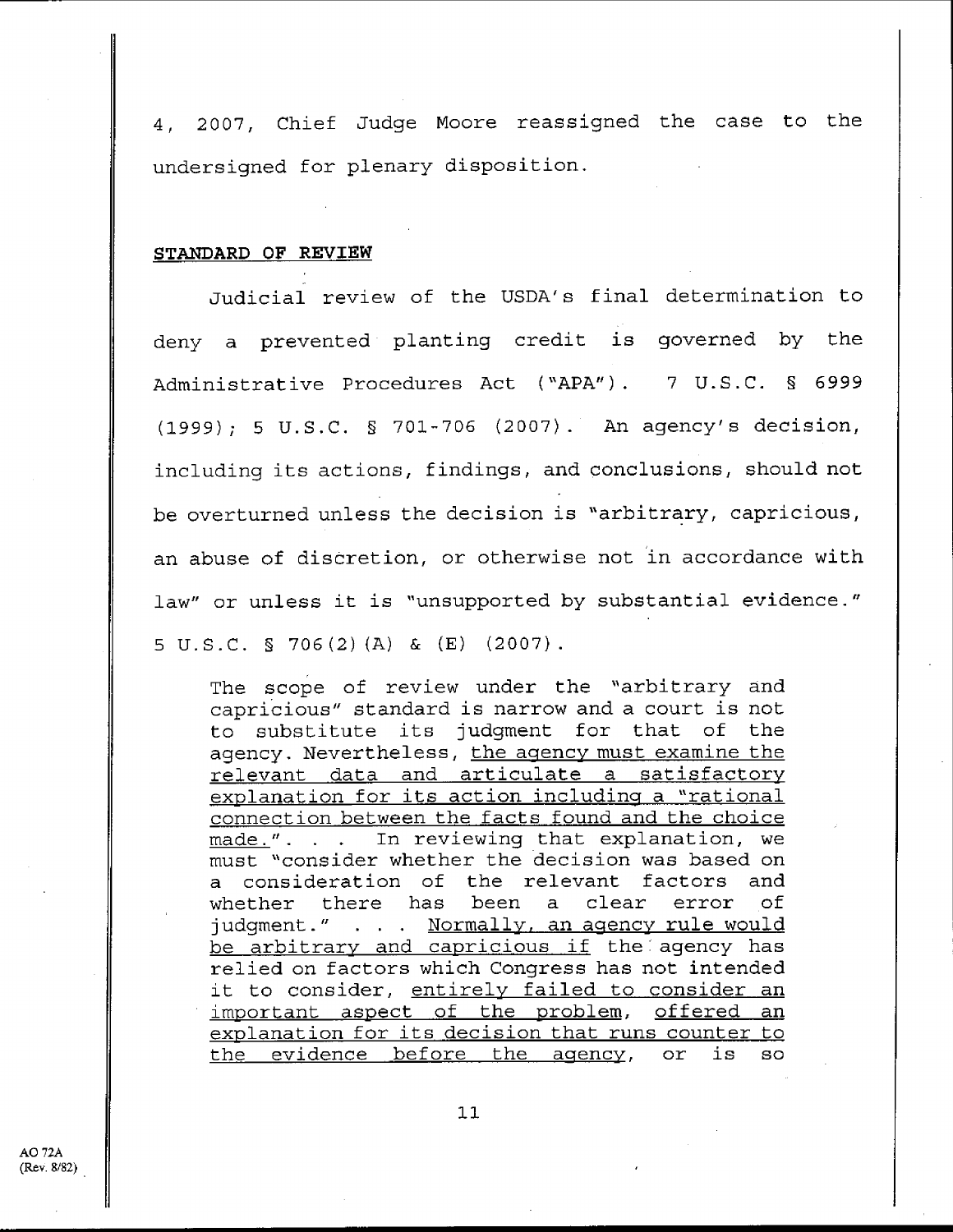implausible that it could not be ascribed to a difference in view or the product of agency expertise. The reviewing court should not attempt itself to make up for such deficiencies; we may not supply a reasoned basis for the agency's action that the agency itself has not given .

Motor Vehicle Mfrs. Ass'n v. State Farm Mut. Auto. Ins. Co.,

463 U.S. 29, 43 (1983) (internal cited and quoted sources omitted) (emphasis added) .

Substantial evidence is more than a scintilla, and must do more than create a suspicion of the existence of the fact to be established.  $"It$ means such relevant evidence as a reasonable mind might accept as adequate to support a conclusion,". . . and it must be enough to justify, if the trial were to a jury, a refusal to direct a verdict when the conclusion sought to be drawn from it is one of fact for the jury.

**NLRB v . Columbian Enamelin** & Stamping **Co** ., **306 U .S . 292, 300 (1939** ) ( **internal case citation omitted** ) ( **emphasis added) .**

**The Eleventh Circuit has explained that "[t]he substantial evidence test is no more than a recitation of the application of the** ' **arbitrary and capricious' standard to factual findings ." Fields v . United States** , **173 F .3d 811, 813** ( **11th Cir . 1999** ) . **The agency must give reasons for its findings . When the evidence** is **in** conflict, **the agency must explain** why it **credited some probative evidence but not the conflicting evidence . Vemco** , **Inc . v** . **NLRB** , **79 F .3d 526, 529 (6th Cir** . **1996** ) . **The substantial evidence standard doe s**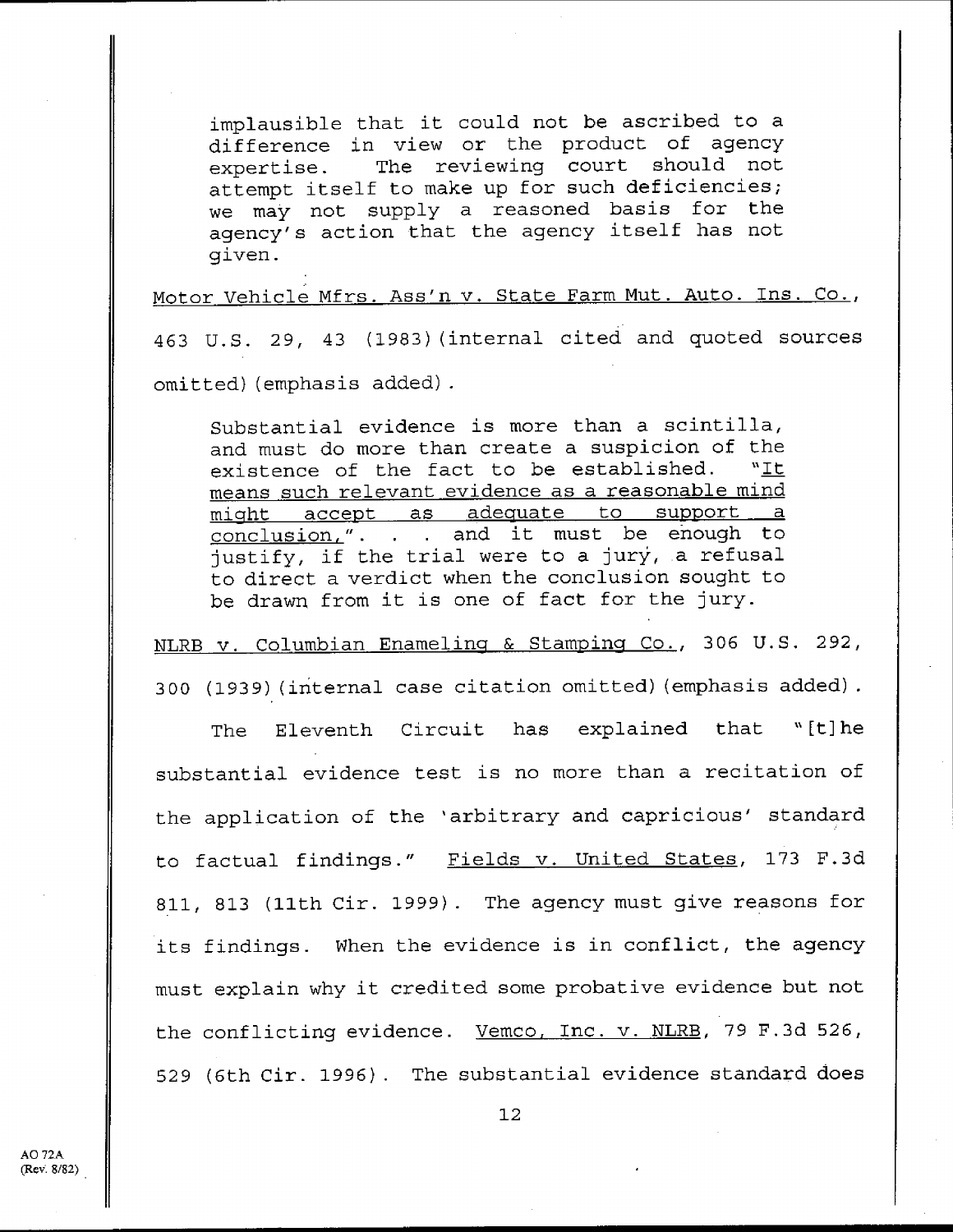not excuse the agency from its duty to engage in reasoned decision-making. Haebe v. Dep't of Justice, 288 F.3d 1288, 1301 (Fed. Cir. 2002).

"Except as otherwise provided by statute, the proponent of a rule or order has the burden of proof." 5 U.S.C. § 556(d) (2007); Am. Trucking Ass'ns, Inc. v. United States, 344 U.S. 298, 319-20 (1953); Dir., Office of Workers' Comp. v. Greenwich Collieries, 512 U.S. 267, 272-81 (1994). In this case, the McElmurrays bear the burden of proof because they sought the federal subsidy. AR 2440.

While Daubert does not apply to agency decisions in any formal respect, the principles underlying that decision do apply. Pasha v. Gonzalez, 433 F.3d 530, 535 (7th Cir. 2005) . Significantly, the APA demands that agency decisions not be based on unreliable evidence, and an agency must provide a coherent reason for refusing to consider the testimony of expert witnesses. Chao v. Gunite Corp., 442 F.3d 550, 559 (7th Cir. 2006). In other words, "deference has its limits." Id.

Nonetheless, contrary to Plaintiffs' repeated contentions throughout the administrative proceedings, agencies may rely on hearsay in making their determinations . Richardson v. Perales, 402 U.S. 389, 402-04 (1971); AR 1427.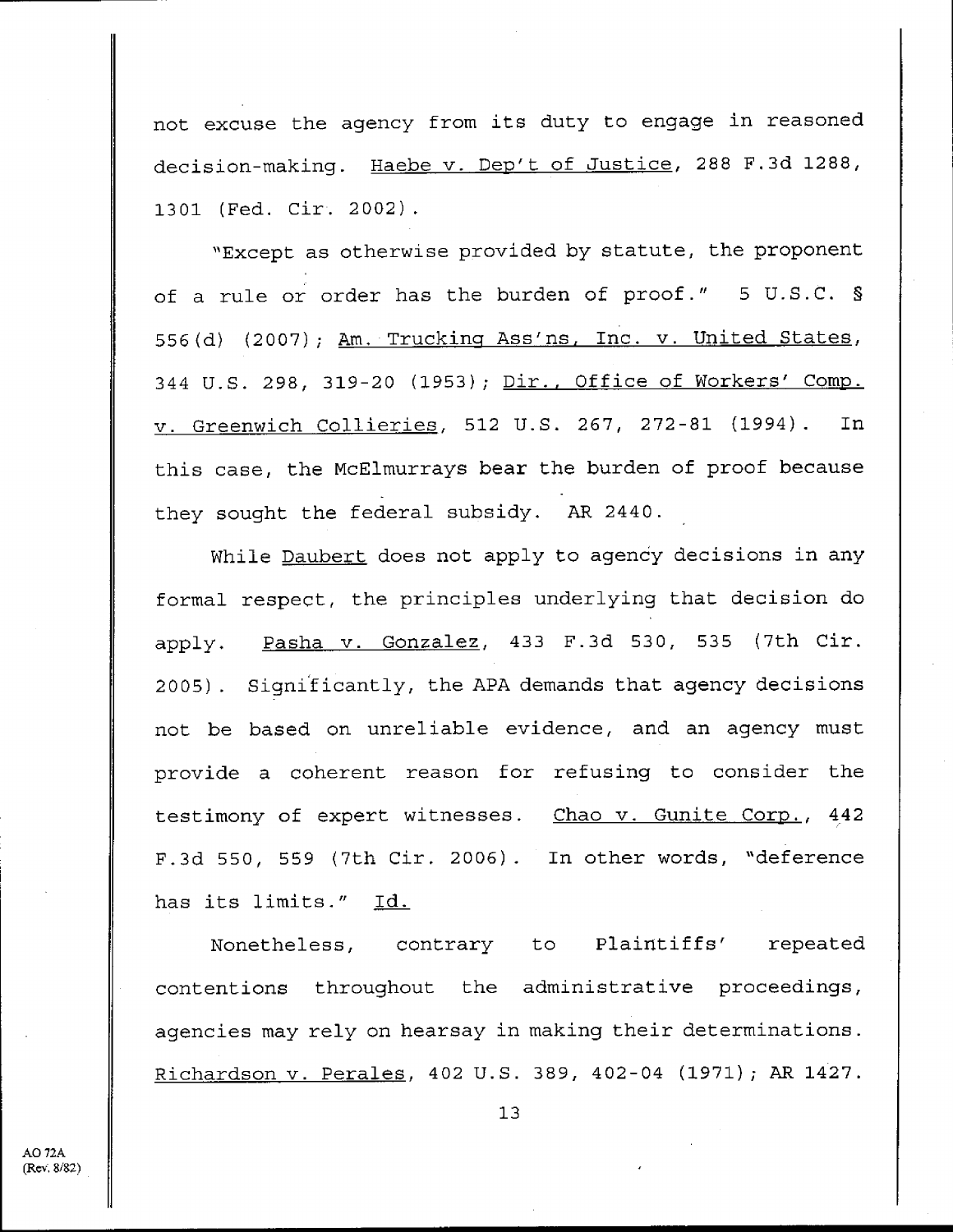**The APA provides that any oral or documentary evidence may** be considered, so long as the agency excludes irrelevant and **immaterial evidence** . **5 U .S .C . § 556(d** ) ( **2007) .**

**The Court's consideration of the case is limited to the administrative record before the agency when the USDA made its determination to deny Plaintiff** ' **s application for prevented planting credits . Dkt** . **No . 61** ; **see** Alabama-Tombigbee **Rivers Coal** . **v .** Kempthorne, **477 F .3d 1250, 1262** (11th **Cir . 2007** )( **court should consider evidence outside the administrative record** " **only where there is initially 'a strong showing of bad faith or improper behavior' by the agency") .**

#### **DISCUSSION**

The issue presented in this case concerns whether the McElmurrays' land was contaminated by sludge applications such that the soil was unsafe for growing food-chain crops . The only dispute presented in this case concerns whether the McElmurrays' land was too polluted to use. The agency has never disputed the question of causation, and the evidence of record supports a finding that causation was established . AR 1777 .

 $AO72A$ (Rev. 8/82)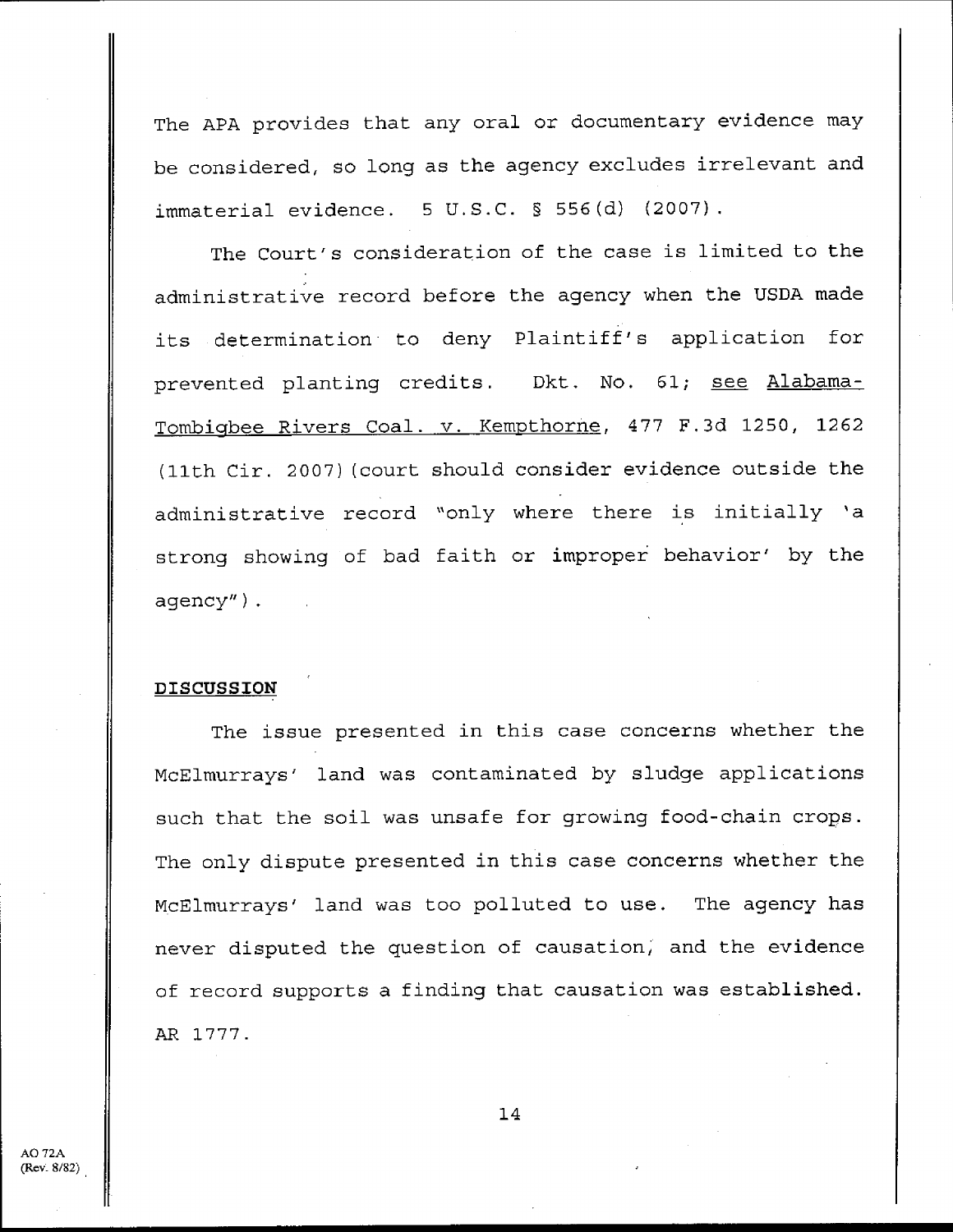To determine whether Plaintiffs have met their burden of proof, the Court will examine the sludge data provided by Augusta, the views of the experts as to contamination, and the EPA's contributions, in turn. Along the way, the Court will examine the proof of contamination, and consider the appropriate remedy in light of the evidence submitted .

#### **<sup>I</sup> . Augusta's Data**

Much of the evidence that was considered by the federal agencies in this case, and by Plaintiffs' experts, is based on data collected by the City of Augusta, with respect to its sludge application program from 1979 to 1990. Although there is a broad consensus that Augusta's reports were unreliable, incomplete, and in some cases, fudged, the City's information is an integral part of this case .

According to the deposition testimony of Hugh Avery, Augusta's sewage sludge land application supervisor beginning in 1984, the City's sludge application data going back to 1979 were inaccurate, and the records predating his tenure were "in shambles ." AR 2604-05 . Specifically, Avery testified that the records were incomplete and missing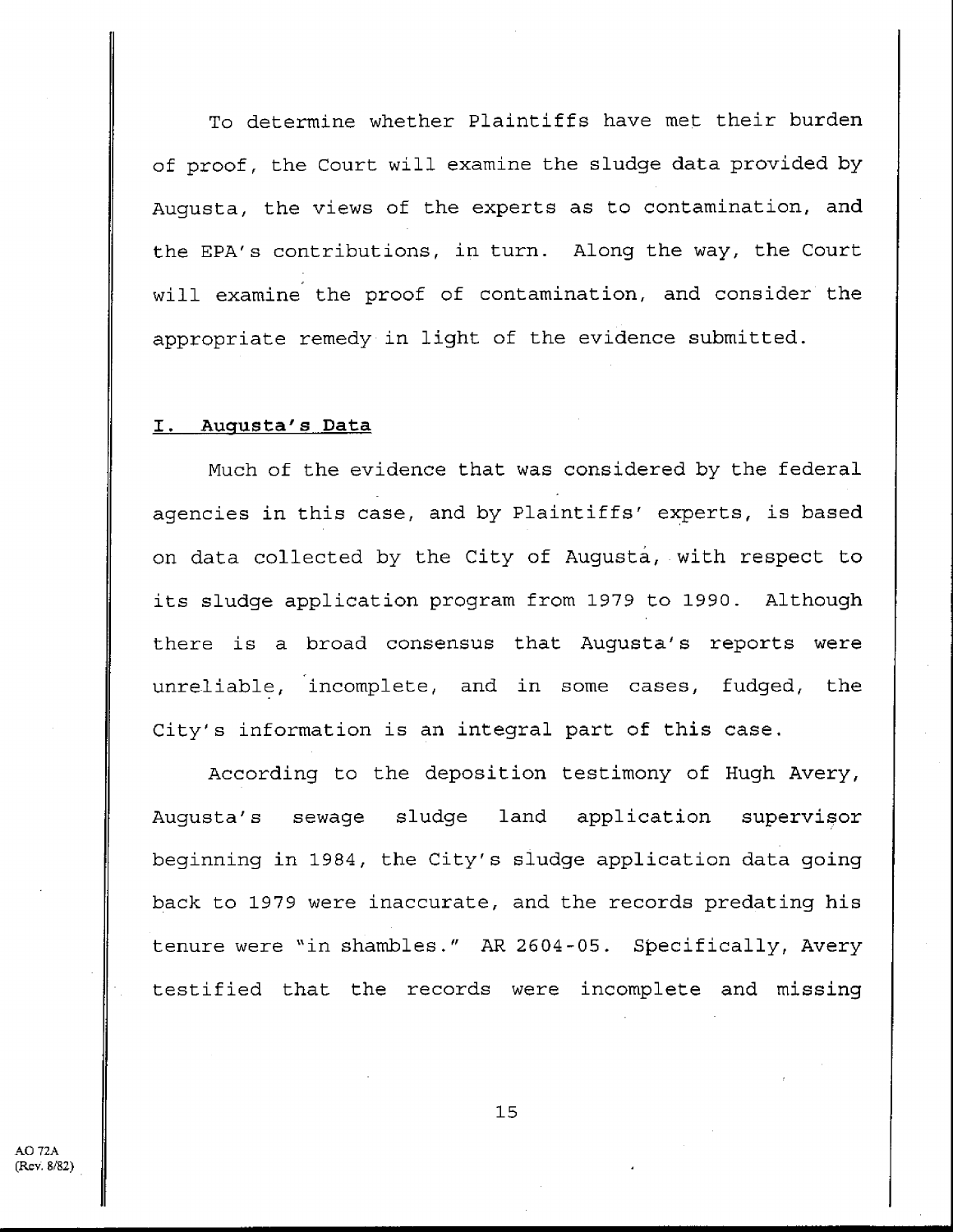critical information about which fields received sludge applications. AR 2604.

Jeff Larson, an official with the Georgia Environmental Protection Division ("EPD"), conducted an audit of the Messerly plant in 1998, and reported in an internal memorandum that problems with the sludge application program persisted, even after the program had been delegated in part to a reputable contractor, AMSCO, Inc. Larson stated that two hundred truckloads of sludge were leaving the facility for land application each day, "much of which may not be meeting requirements[.]" AR 0985 & 1669.

Larson found fault with the City's digestion system and its inappropriate sludge sampling techniques. Larson asserted that the City ignored certain results to make the program look better than it was in fact. AR 1668 & 1670. The plant was in "very poor condition," with major units rusted and out of service. Larson also reported that management at the facility was "literally a joke[,]" and that the "staff is the most demoralized bunch of people I have ever witnessed[.]" AR 0986.

The final EPD report based on Larson's investigation found that " [t] he sludge regulations are based on a well run pretreatment program which is not the case in Augusta. The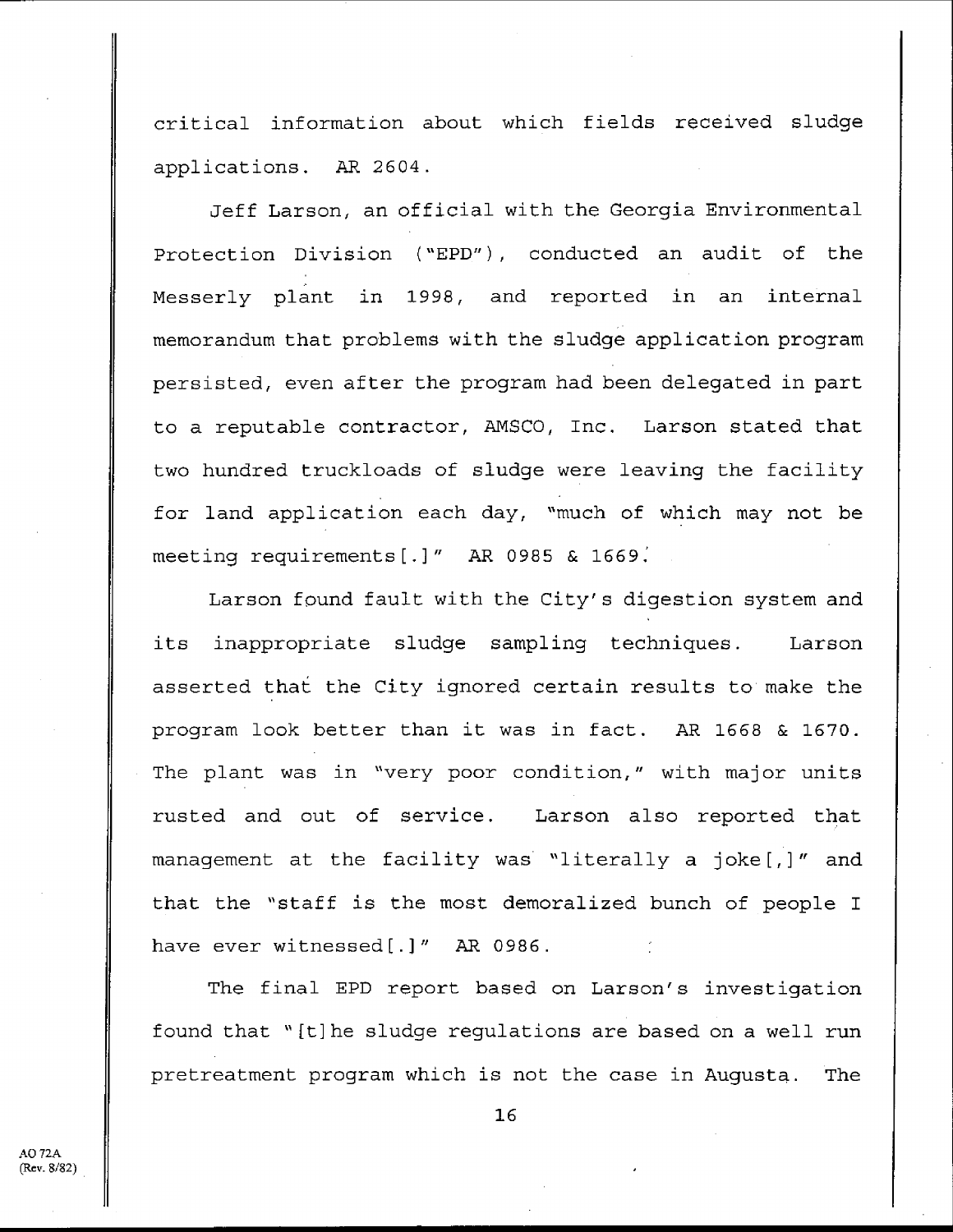sludge is highly corrosive. . . . " AR 1670. The report recommended that the plant be shut down immediately. AR 1671 . Neither the USDA nor the EPA asserted that conditions at the Messerly plant had deteriorated since 1990 . Indeed, Larson indicated that the plant had "been grossly neglected for years ." AR 0986 .

Dr. Lewis Goodroad, Plaintiff's expert soil scientist, reported that Augusta manipulated its data by averaging lab results over several months in an attempt to reduce the levels of metals present in the sludge. AR 0681. A former Supervisor of the Messerly Wastewater Treatment Plant, Allen Saxon, confirmed that this was the case. AR 0808. An employee of the USDA, Tommy Weldon, agreed that it "would be hard to come to a conclusion based on [Augusta's] data[,]" because of the City's "sloppy record-keeping and inaccurate data ." AR 2758 .

There is also evidence that the City fabricated data from its computer records in an attempt to distort its past sewage sludge applications. AR 502-03. In January 1999, the City rehired Saxon to create a record of sludge applications that did not exist previously. Saxon prepared sludge spreadsheets in 1999, which showed cumulative loading calculations for the first time in the twenty-year history

AO 72A  $(Rev. 8/82)$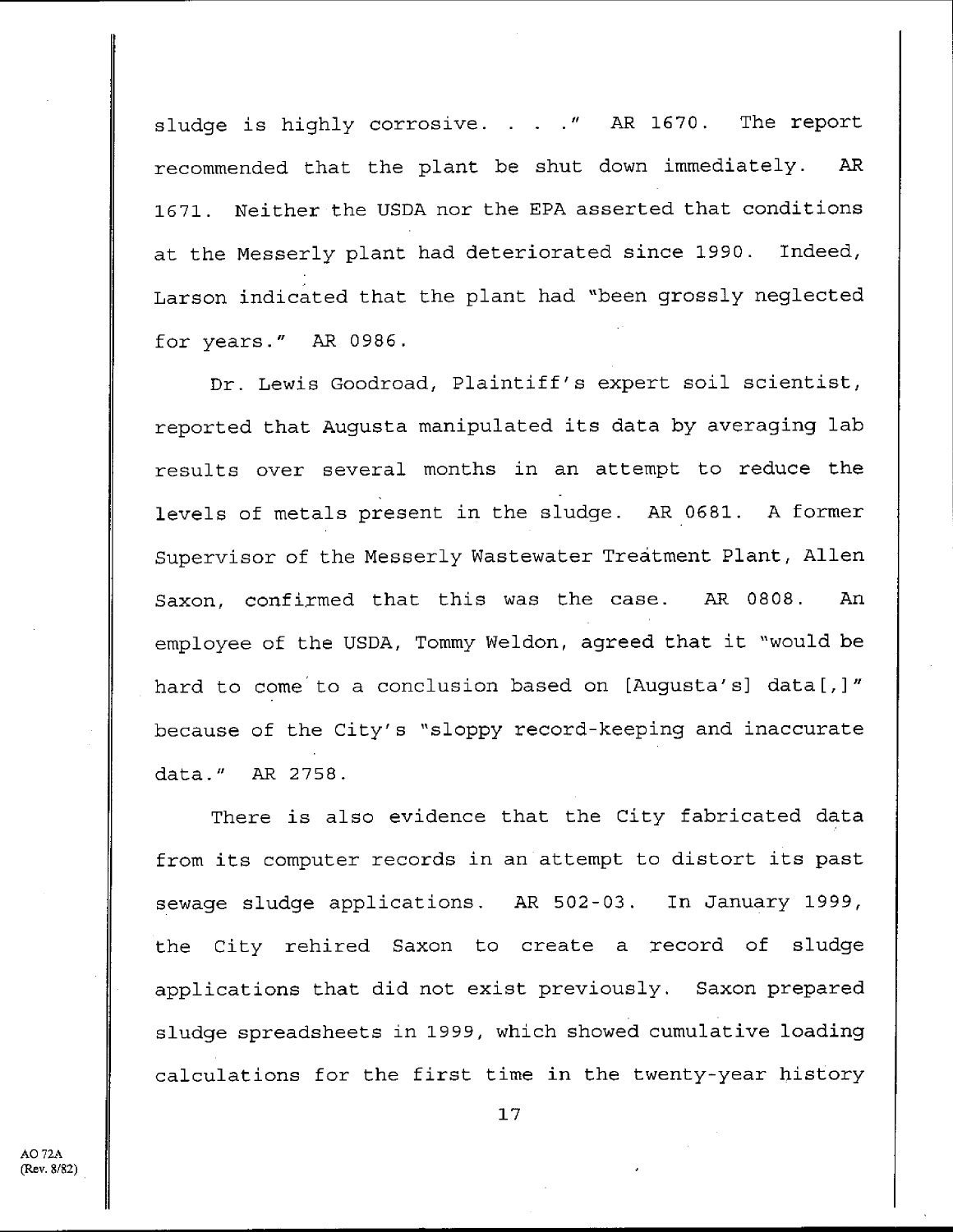of the City's land application program. AR 0798-818, 844-52, & 659-685 .

In other instances, there is evidence that Augusta altered its records to show that the sludge was applied to different, incorrect fields. Handwritten notes on the City's records contradict the number of acres involved, and the volume of sludge applied, as those figures are represented in the 1999 spreadsheet developed by Saxon. AR 2598 . Other evidence indicates that City officials altered the spreadsheets in 1999 in an attempt to remove any record of the application of hundreds of thousands of gallons of sludge to hundreds of acres on the McElmurrays' farm. AR 0643-47 . Goodroad reported that 18 .9 million gallons of sludge had been applied to Plaintiffs' fields but was not recorded by Augusta. AR 0650.

Notwithstanding these facts, USDA employee Ronald Carey testified that evidence that Augusta changed its records years after applications were made, to reflect that the sludge was applied to larger plots of land than was actually the case, would not concern him. AR 2590.

The McElmurrays contend that Augusta's records, underrepresentative though they are, show that Augusta violated federal law in placing the sludge onto their land, citing,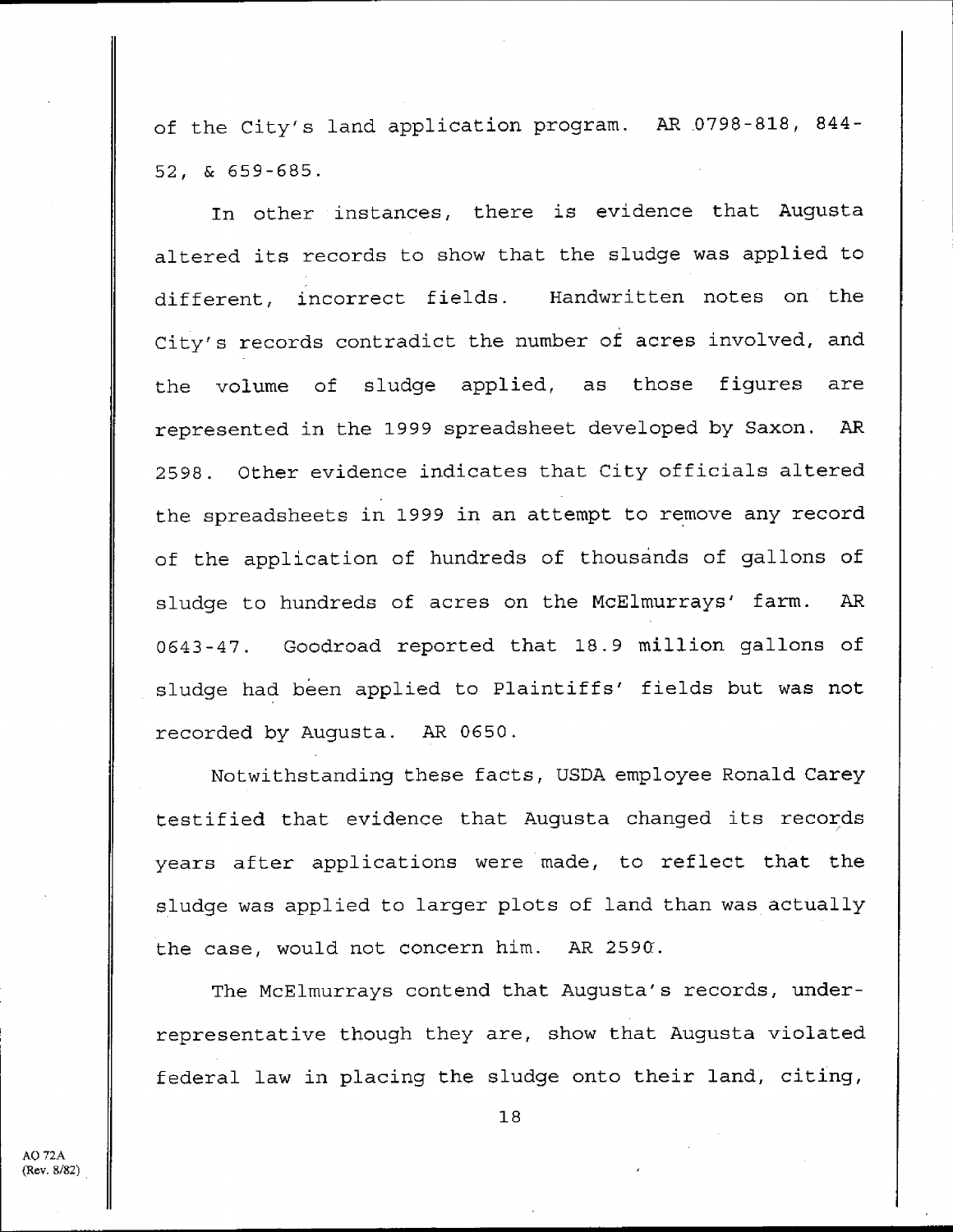inter alia, 40 C.F.R.  $\S$  257.3-5 (2007). This federal regulation governs allowable cadmium and polychlorinated biphenyl ("PCB") limits . Plaintiffs contend that this violation is plain evidence of contamination of Plaintiffs' land and the unsuitability of the property for the production of food-chain crops . AR 658-685 . The Court will explore that evidence and regulation below.

### **II . The** Experts' Responses : **Hall and Haaland Describe the Evidence of Contamination**

During the administrative proceeding, Plaintiffs presented credible evidence from qualified experts that supported their contention that their farmland was contaminated. That evidence was not considered by the EPA or the USDA, but the McElmurrays' applications were denied anyway .

William L. Hall is a professional engineer and the CEO of NewFields, Inc ., an environmental consulting firm based in Atlanta, Georgia. Plaintiffs retained Hall and NewFields as experts in separate litigation against the City of Augusta relating to the sludge applications to their land. On April 1, 2003, Hall signed an affidavit that was submitted to the FSA and included in the administrative

 $AO$  72A  $(Rev. 8/82)$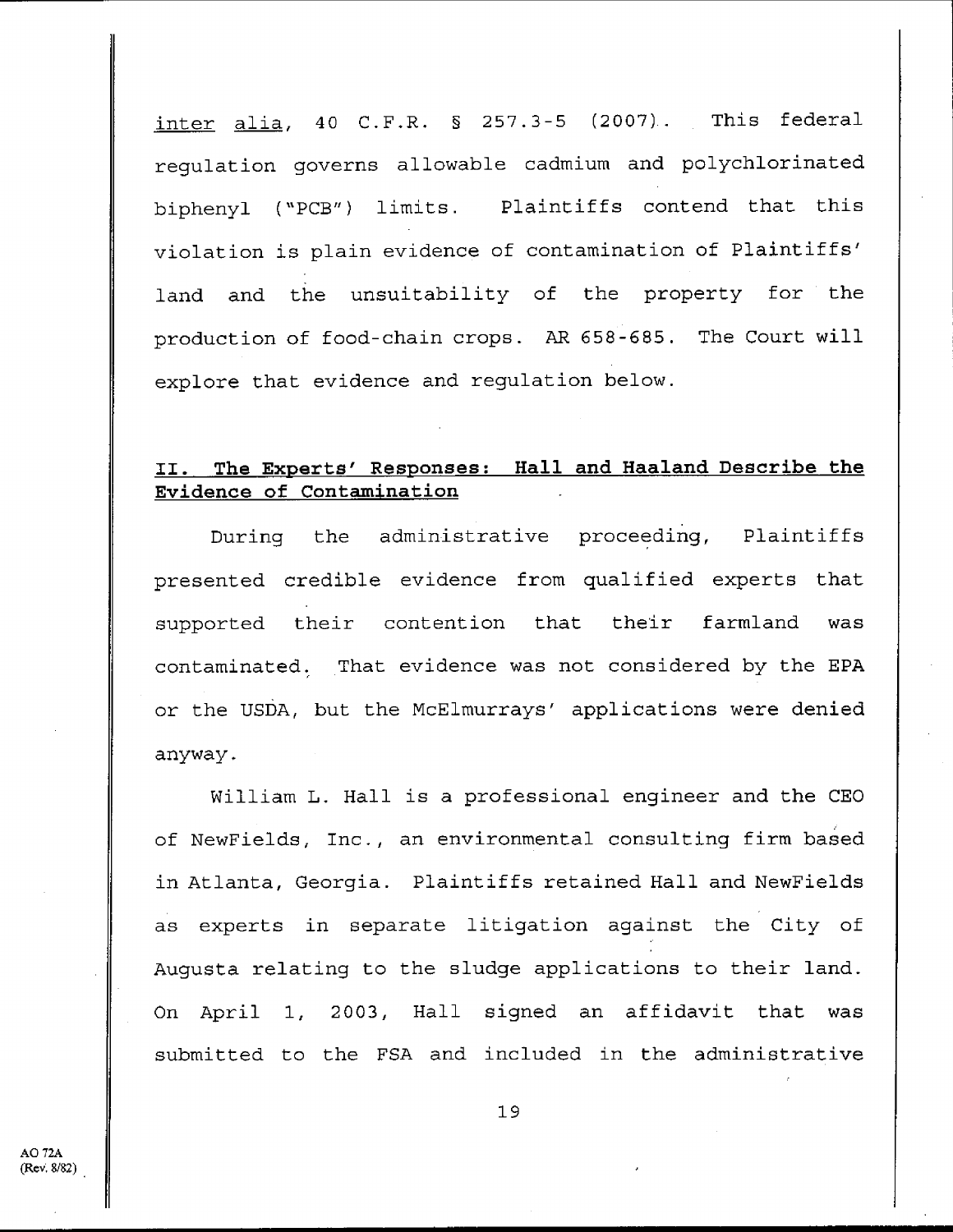record. AR 0329-0336. Hall has extensive experience with respect to the impact of heavy metals on the environment, and has been the project manager on seven Superfund sites that reached final closure. AR 0329, 0361-68, & 0691-92.

Hall made extensive findings about Augusta's sludge data and the specific instances of contamination on the McElmurrays' farm. Hall opined that about 2,234 acres of the McElmurrays' farm was unusable, due to contamination from the heavy metals contained in the sewage sludge. AR 0330. Hall noted that high contaminant concentrations were based on the limited sampling that had been completed, and opined that there was a correlation between cow mortality and the consumption of silage, which is animal feed made from forage plants, grown on contaminated fields. AR 0331.

Hall reported that Augusta allowed companies to dump industrial waste into an open pit at the Messerly plant, and that the City failed to monitor the amount and type of waste being dumped into the pit while the McElmurrays were receiving sludge. Hall also faulted the plant's managers for failing to keep records showing when and where dangerous contaminants were placed on the McElmurray land. AR 0332 & 0782. Hall recounted that the sludge applications were unpredictable and variable in terms of the kinds and amounts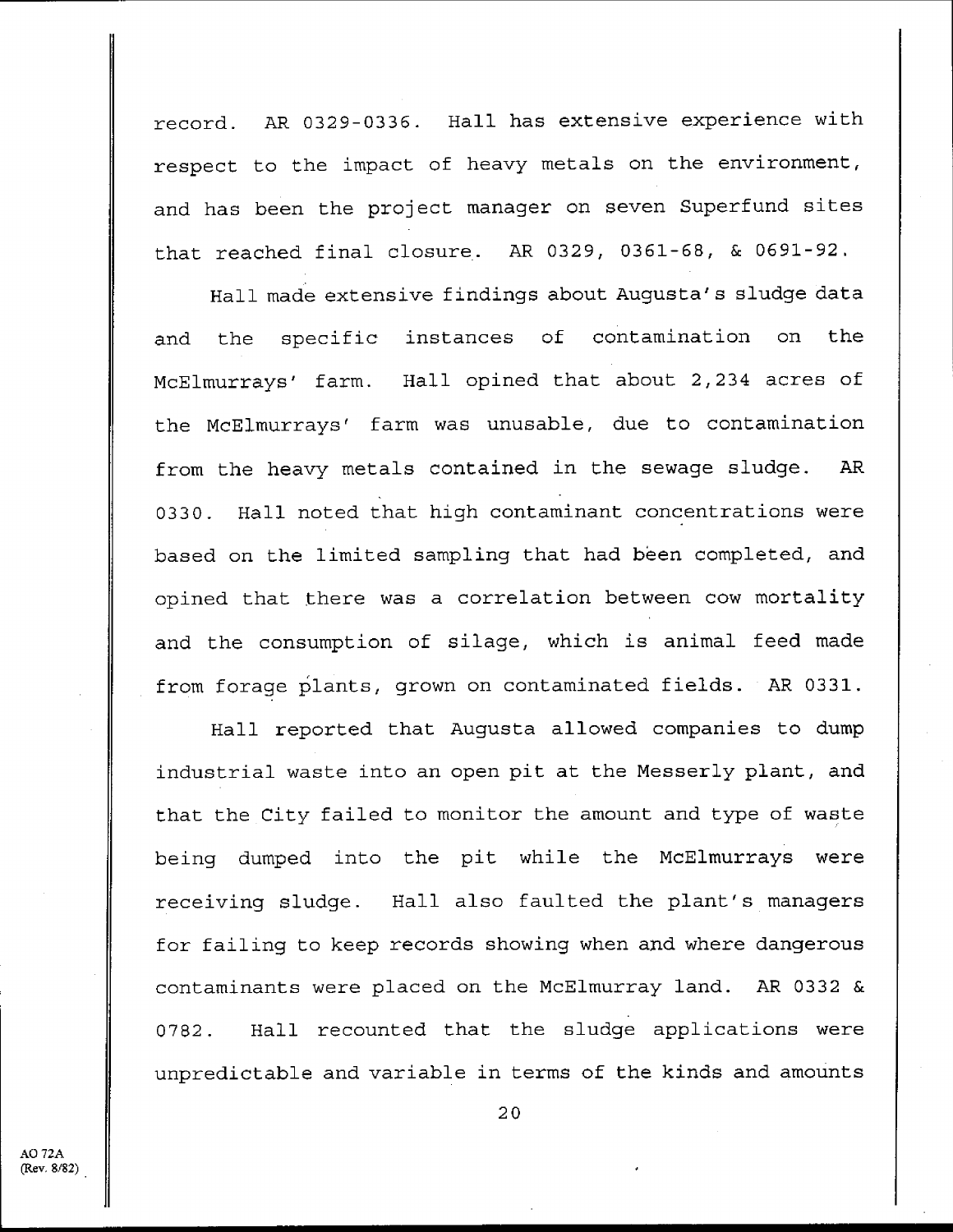of contaminants contained in the sludge. This resulted in "hot zones" of extremely high contaminant ratings on random parts of the McElmurray farm. AR 0333.<sup>5</sup>

Of particular concern, Hall noted that over ten percent of samples showed highly elevated cadmium concentrations, at levels up to seven times the limits that had been established at some Superfund sites, which were being remediated under the Comprehensive Environmental Response, Compensation, and Liability Act ("CERCLA"), 42 U.S.C. § 6901-6992k (2003) .

Further, Hall criticized the City's sampling practices, explaining that Augusta took less than five cubic feet of dirt per million cubic feet of soil, and only within the top eight inches of the soil column. According to Hall, this part of the soil is the least likely to retain contaminants over time, due to leaching. Hall points out that the City's data shows that the sludge contaminant concentrations became highly erratic, with extreme metal concentration spikes, beginning in 1986. Hall opined that this time frame coincided with a significant increase in mortality in the

Dr . Goodroad reported that former county agent Bill Craven had agreed that sludge applications on the McElmurrays' land were not uniform. AR 0372.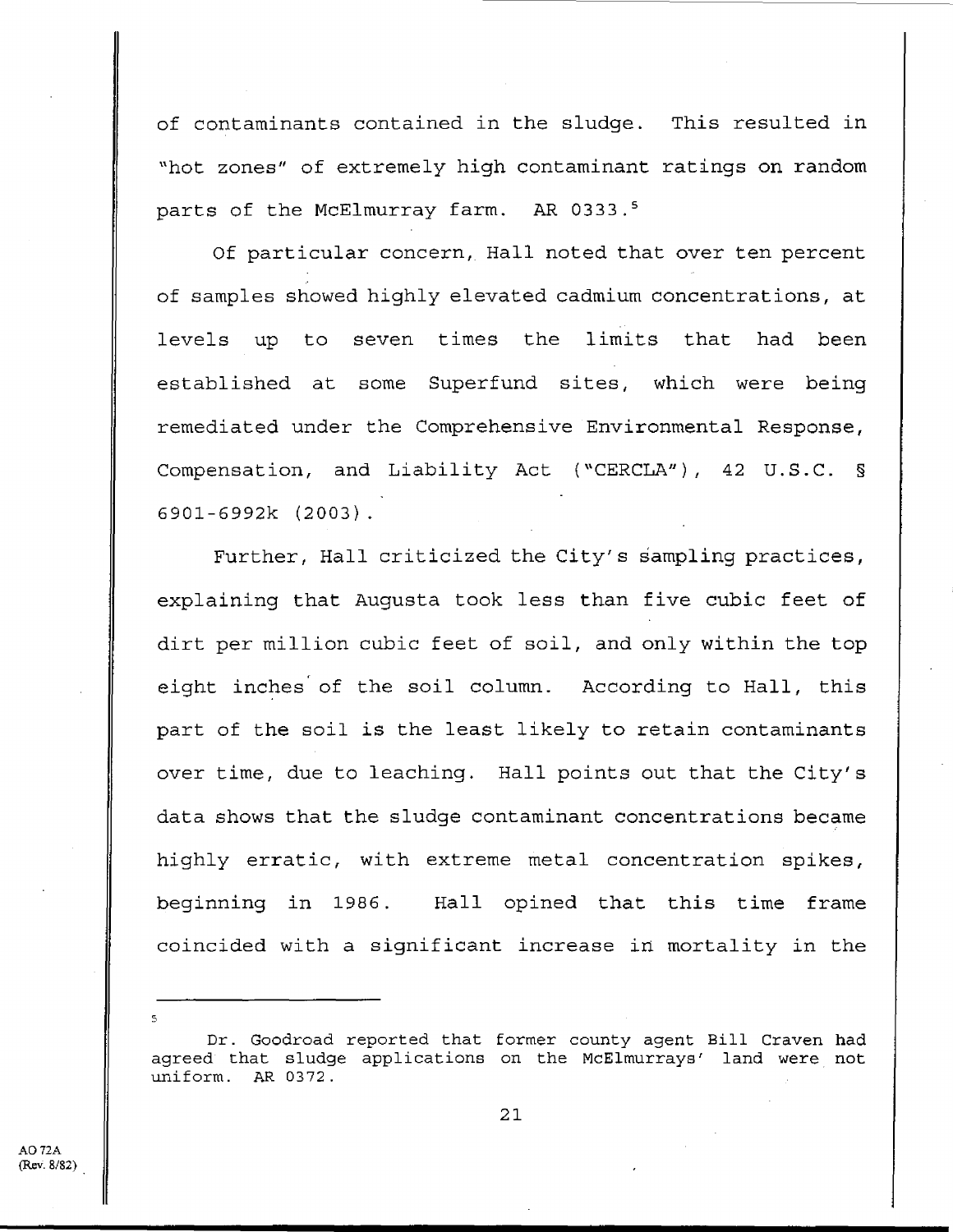McElmurrays' dairy herd, when compared with the state average. AR 0335.

In an expert report, Hall reported specific shortcomings in Augusta's field update report data, which purport to record "year to date" ("YTD") and "lifetime total" ("LTT") applications of particular heavy metals on the McElmurrays' land. The reports are inconsistent in that they show YTD figures that match LTT figures and, relatedly, subsequent application data that does not account for prior applications in reckoning the LTT data .

In other instances, the field update report data show cumulative LTT figures that decrease from one application to the next. AR 0342 & 0350. Still, Augusta's data indicated that cadmium and molybdenum levels on the McElmurray farm were above regulatory limits in certain instances, in amounts ranging from 37% to 1400% . AR 0352-53 . Hall opined that the high concentration of molybdenum in the McElmurrays' silage was particularly serious, given the time that had elapsed since the sludge was placed on the land. The McElmurray samples were taken in 1998,' eight years after Plaintiffs halted the land application program. AR 0356.

Additionally, Hall faulted Augusta's data for lacking information. Complete months and years were missing from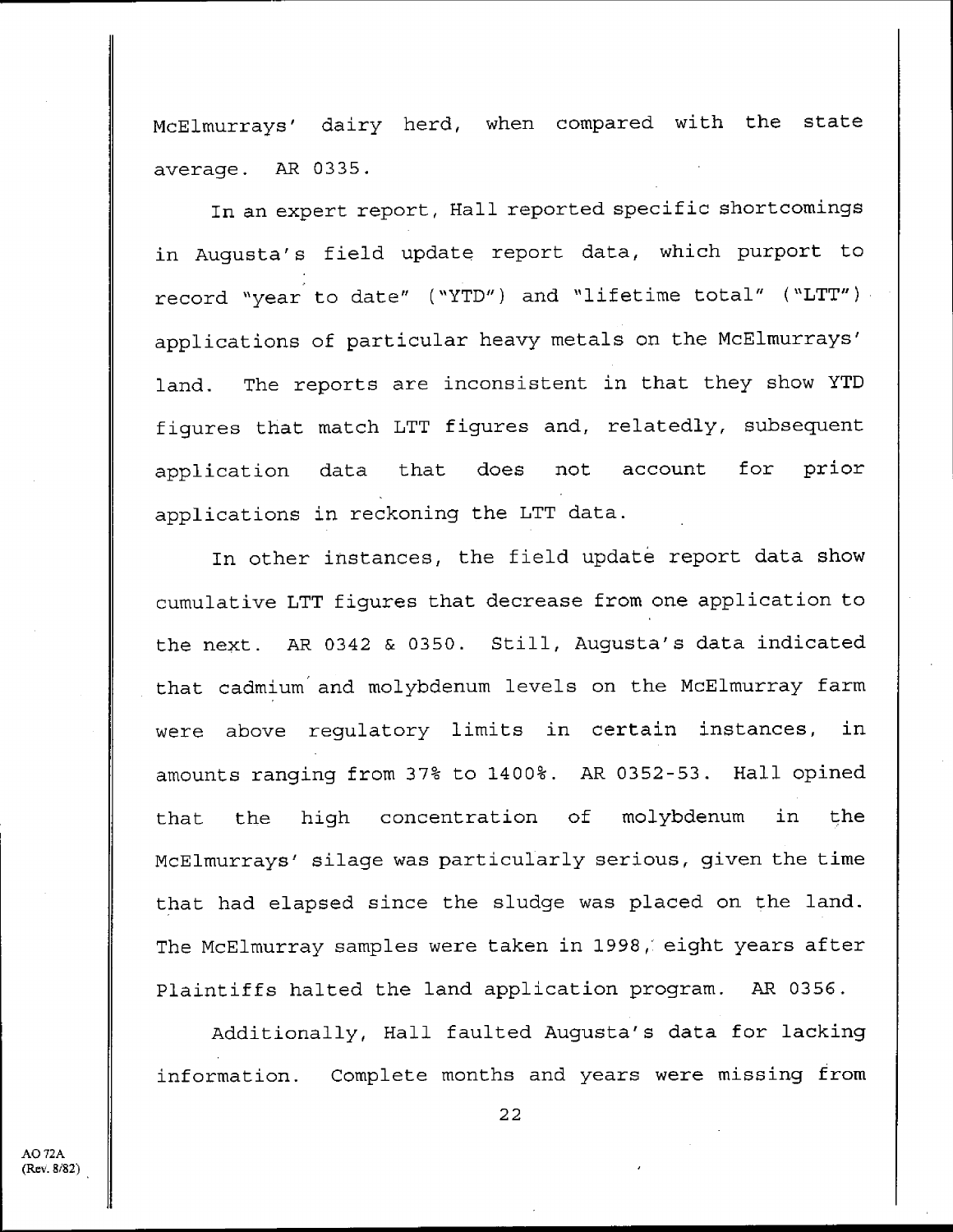the field update reports, which meant that Augusta's sludge application estimates were under-reporting the toxicity of the soil by a wide margin. Hall also called attention to the City's failure to monitor molybdenum, despite evidence of its presence, given that it is a known hazard on land used by dairy cattle. AR 0343.<sup>6</sup> Hall reported that after the City learned about high concentrations of molybdenum in its sludge, it failed to notify researchers at the University of Georgia about the presence of this heavy metal. Because the University scientists failed to test for molybdenum, the researchers' advice to apply lime to raise the soil's pH level, and thereby limit crop toxicity, was faulty or incomplete. AR 0348.

Dr. Ron Haaland, an Auburn University professor in the School of Agriculture, was hired by Augusta's attorney as an

23

To the extent it has any relevance, Hall noted that even though 40 <sup>C</sup> .F .R . Part 503 limits concentrations of molybdenum to 75 parts per million ('ppm"), the sample concentrations on the McElmurrays' land ranged from 25 ppm to almost 140 ppm. AR 0344. Hall drew attention to the fact that the USDA expressed concern about the molybdenum levels permitted in the EPA's Part 503 Rules . The USDA recommended that the EPA reduce the ceiling concentration limit for molybdenum in biosolids to 54 ppm. Even under the EPA's more relaxed limit, 75 ppm, Hall pointed out that Augusta's sludge was applied at about twice that level in some cases . AR 0756 . Nonetheless, it is not apparent that this particular test result shows contamination of the soil, in light of the McElmurrays' protestations that Part 503 does not apply in the instant case .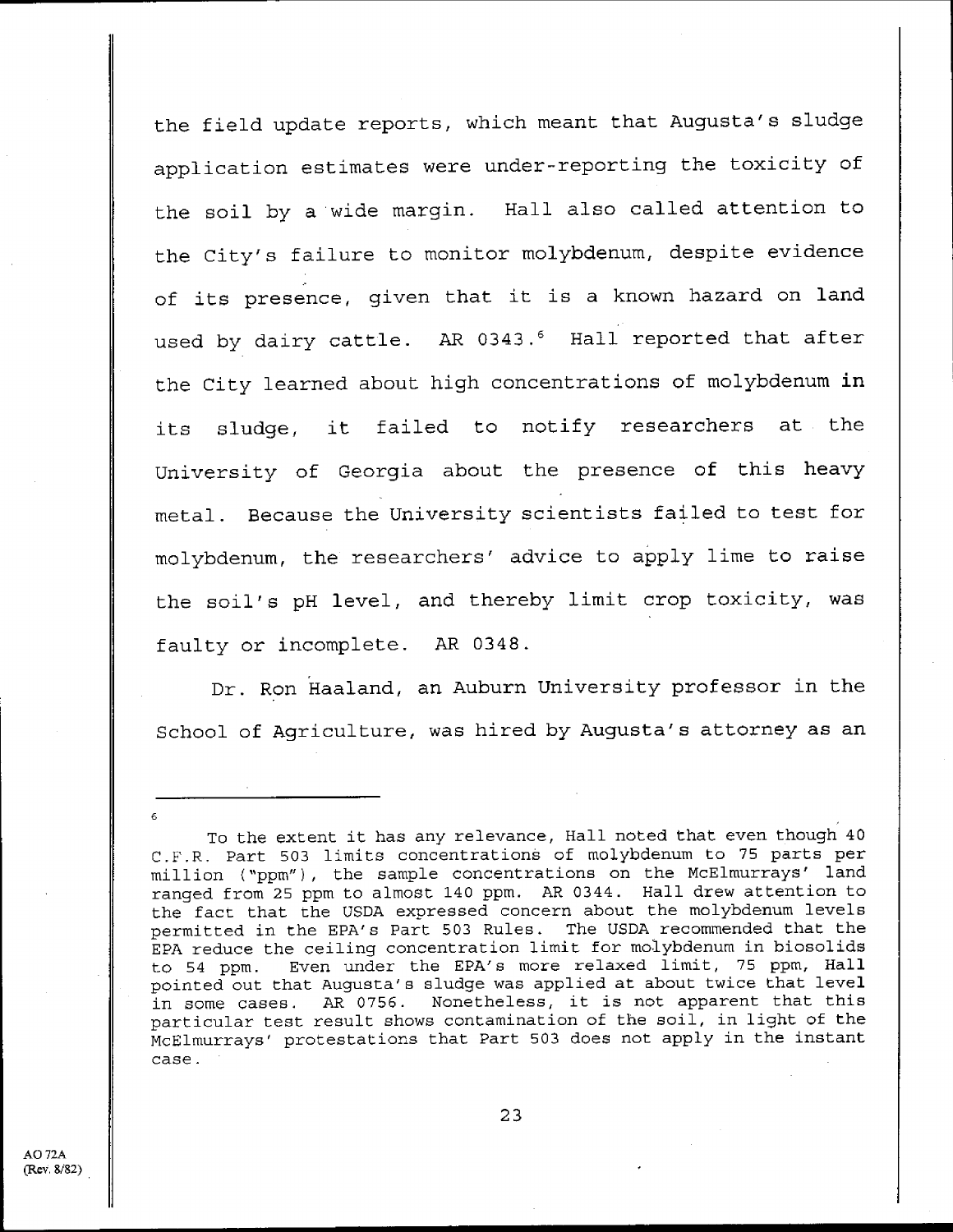expert witness in the Superior Court litigation. AR 0423. Haaland performed testing at the McElmurrays' farm, and concluded that the soil was not unsafe for growing foodchain crops. Haaland blamed any ill effects from the sludge on the McElmurrays' failure to pay attention to detail and oversee the sludge application program properly. AR 0420 & 1374 .

The McElmurrays took issue with Haaland's soil-testing methodology before the State Committee . Plaintiffs asserted that Haaland attempted to find a way to discredit the McElmurrays' samples and show no contamination on their property. The McElmurrays claimed that Haaland set up their property using a nine acre grid system, and pulled one sample from each acre in the nine acre grid. Plaintiffs submit that Haaland then combined the samples together to dilute any results showing the presence of contaminants . AR 1868 .

Although Haaland is the only expert that the parties have disclosed that tested the McElmurrays' soil and disagreed with Plaintiffs' experts' conclusions of contamination, the agency never responded to this criticism of Dr . Haaland's methodology . At oral argument, the government's lawyer declined to address this point, leaving

AO 72A (Rev. 8/82)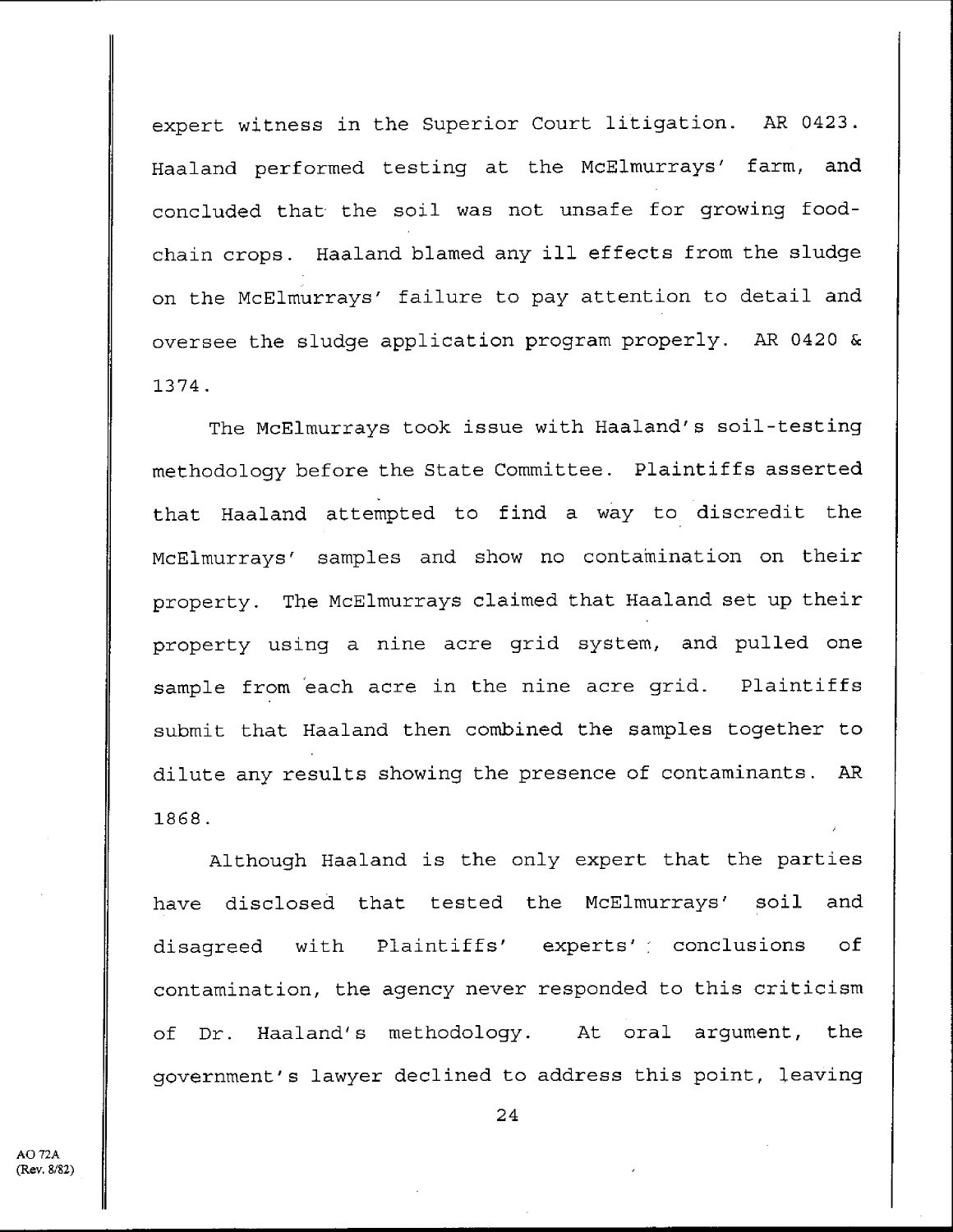lingering doubt about there being any evidence that supports the government's determination that the land was not contaminated .

Evidence related to the pH level of the soil also supports Plaintiffs' position that the land was too polluted to grow crops for human consumption. Food-chain crops may not be grown when the pH of the sludge and soil mixture is less than 6 .5 and the cadmium level therein exceeds 2 ppm . 40 C .F .R . § 257 .3-5(a) (1) (i) (2007) . Nor may such crops be grown where the annual application of cadmium from solid waste exceeds 0.5 kilograms per hectacre, or .45 pounds per acre. 40 C.F.R. § 257.3-5(a)(1)(ii) (2007).

Plaintiffs' evidence shows that sewage sludge with cadmium concentrations of between 4.2 ppm (January 1980) and 1200 ppm (February 1990) were deposited on Plaintiffs' farmland for ten years. Many fields contained annual cadmium deposits that were two or three times the federal limit. AR 1132-1157. According to the information supplied by Augusta, the pH level of the sludge and soil mixture at the McElmurrays' farm was below the 6 .5 minimum consistently. These figures were accepted as credible by Plaintiffs and their experts, and the EPA, which relied on

AO 72A  $\text{Re}v$   $8/82$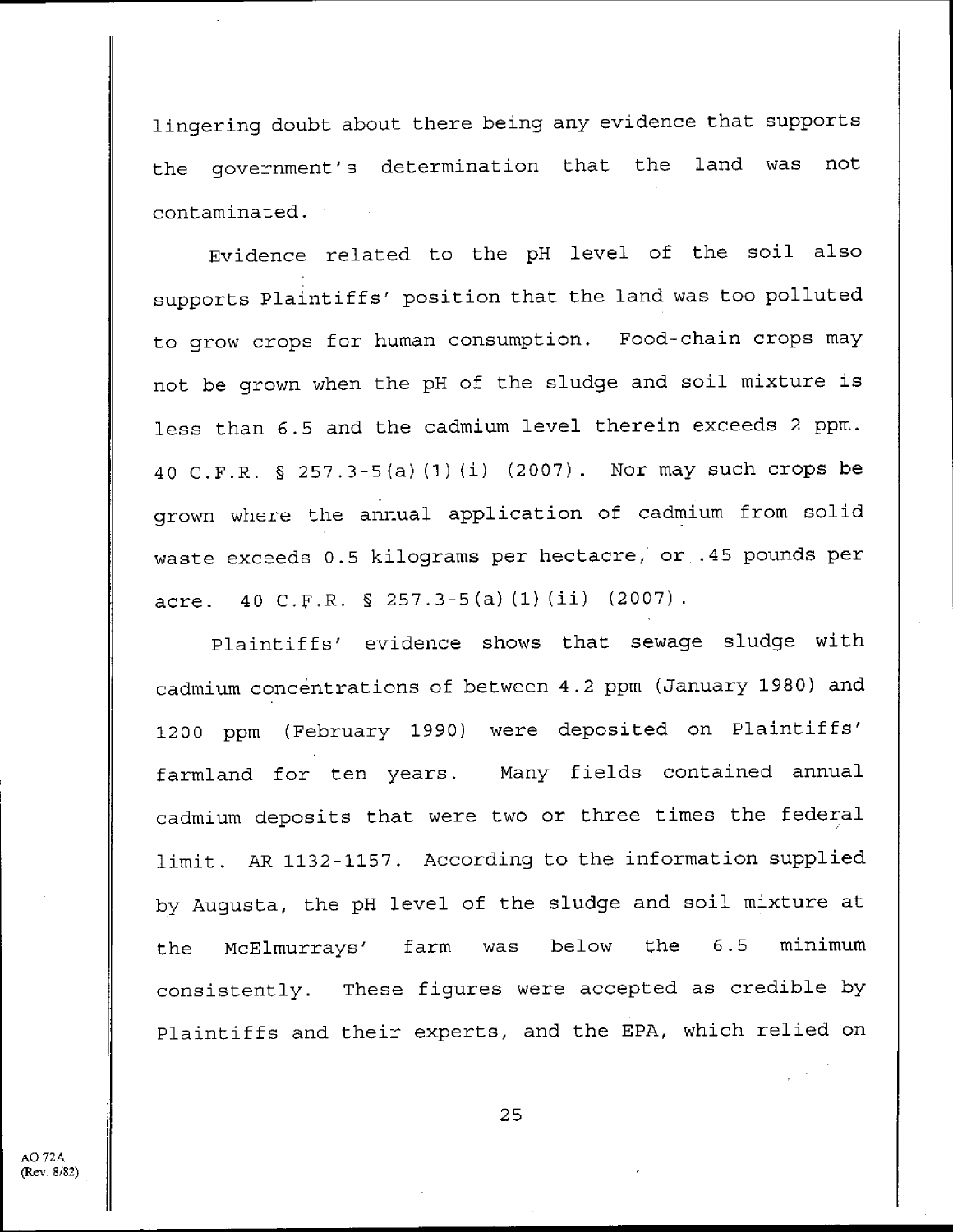Augusta's data only in reaching its conclusions in this case . AR 892-913 .

Another factor supporting Plaintiffs' argument that the land was contaminated is that certain metals react to the soil's pH level differently. Augusta advised the McElmurrays to keep the pH level of their soil elevated, to attenuate the effect that certain heavy metals would have on their crops. Generally, most metals will accumulate from the soil into the plants grown thereon when the soil has a **low pH level . However** , **molybdenum and arsenic are the exception to this rule** . **AR 1783** . **According to experts retained by both parties** , **molybdenum accumulates in plants more easily and directly when soil pH levels are high . AR 0345** & 0411. **As a result** , **Augusta's suggestion that applying lime to raise the pH level would mollify any contamination concerns was misleading or incomplete . AR 0348 .**

Other specific evidence showed that heavy metals were found at levels that were above the regulatory limits on the McElmurrays' farm, making the land unfit for food grown for human consumption. On one piece of property alone, antimony levels registered at 96 .8 ppm, while the regulatory limit was 4 ppm. Arsenic registered at 44.2 ppm, more than twice

AO 72A (Rev. 8/82)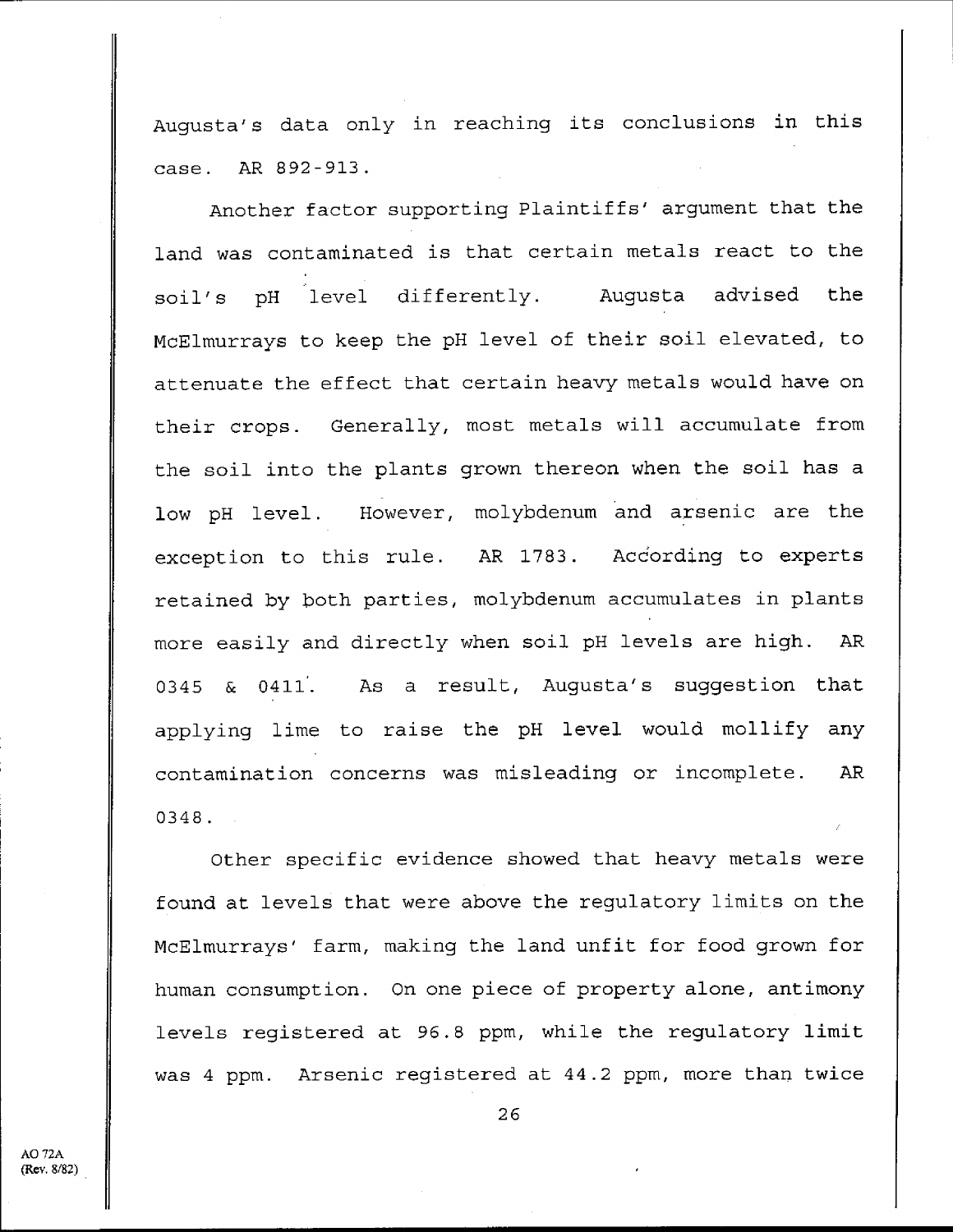the amount allowed by law. Cadmium was found at a level of <sup>6</sup> .41 ppm, which was more than three times the level deemed safe under the law. Selinium registered at 5.4 ppm, although the cleanup standard provided under the law was set at 2 ppm. Thallium was found at 51.6 ppm on that particular piece of property, although the regulatory limit is 2 ppm.<sup>7</sup> AR 1801-03. The levels were similar on other parcels farmed by the McElmurrays. AR 1803-06.8

At oral argument, the McElmurrays noted that the administrative record showed that Augusta's lab reports demonstrated that PCBs were placed on their land at a level in excess of 5,000 ppm, even though the allowable limit under EPA standards was 2 ppm. See 40 C.F.R. § 257.3-5

This portion of the administrative record discusses the limits allowed under Georgia law. At oral argument, Plaintiffs' attorney conceded that federal law controlled, but reported that Georgia law was coextensive with federal requirements in this respect . Although counsel for Defendant expressed no opinion about the applicability or the relevance of state law, the Government's lawyer did not disagree that the relevant state and federal standards were the same .

7

a

According to the evidence contained in the administrative record,<br>ium is quite dangerous to dairy herds. AR 0916. Plaintiffs Thallium is quite dangerous to dairy herds. AR 0916. maintain that Thallium was used as a catalyst by NutraSweet in making its sweetener, and NutraSweet was the largest user of the Augusta sewer system during the 1980s. AR 1808. The McElmurrays contend that the City did nothing to limit large or illegal dumping, like that by NutraSweet . A 1998 EPD audit provided some support for this contention, finding that "[t]here are no local limits for conventional pollutants" at the Messerly plant. AR 1669.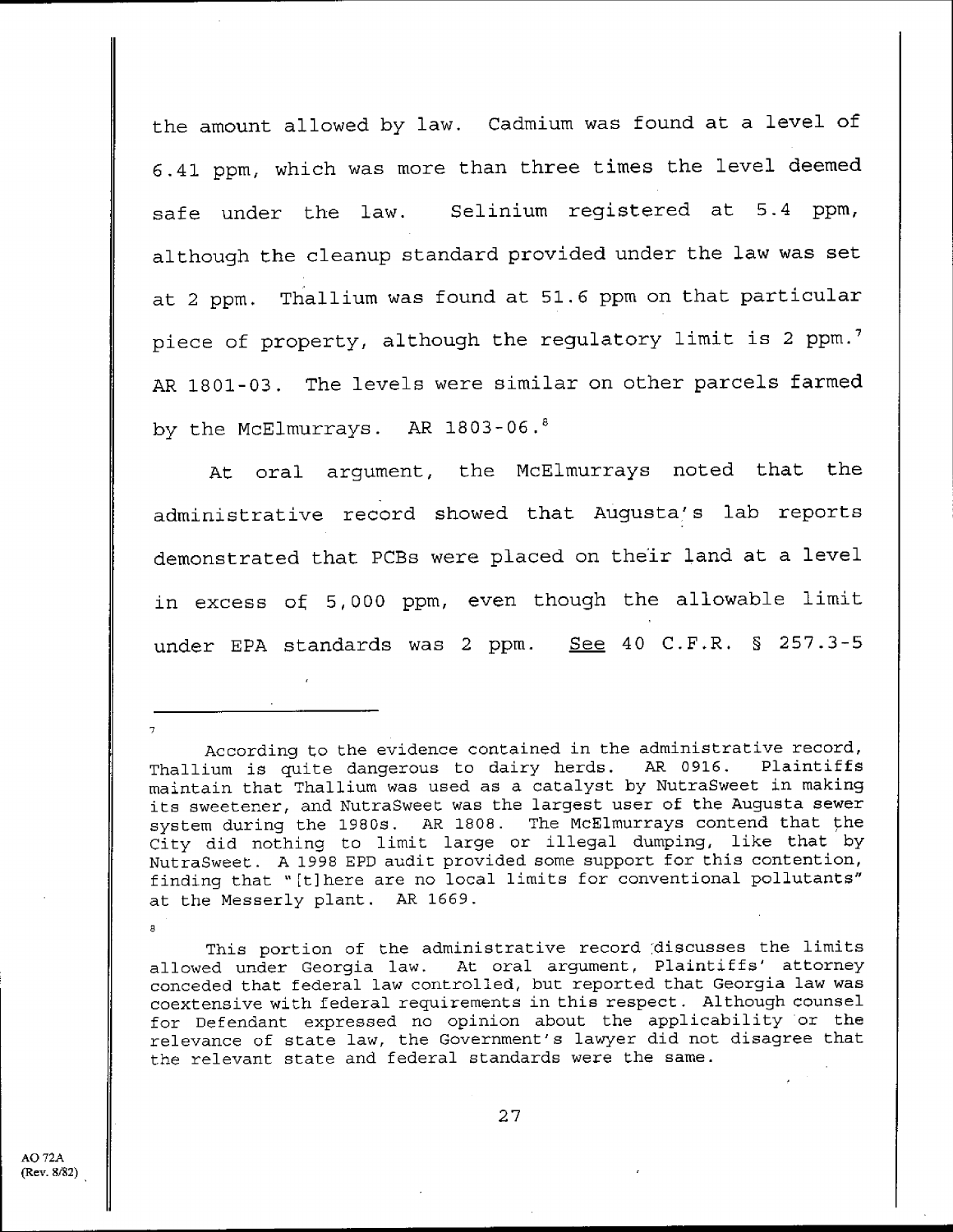(2007) . The government has not disputed that characterization of the evidence, and it is supported by the administrative record. AR 0535.

Moreover, Plaintiffs submitted evidence that the sludge contained hazardous levels of chlordane, and that it was applied to their land from 1980 to 1985, even though it was banned in 1978 . AR 843-883 & 1109-57 ; Velsicol Chemical Co., et al.: Consolidated Heptachlor/Chlordane Cancellation Proceedings, 43 Fed. Reg. 12,372, 12,373 (March 24, 1978). Plaintiffs cite the following additional sources as evidence that the sludge was applied to their land in violation of federal law: AR 0329-85, 0623-837, 1064-1073; see 40 C.F.R. Part 257, 40 C.F.R. Part 261, 40 C.F.R. Part 258, Appendix I and II .

The evidence in the administrative record shows that the McElmurrays' land is contaminated and unfit for growing food-chain crops. Plaintiffs maintain that they would have violated the law by planting crops, putting human health and welfare at risk. The McElmurrays submit that the high mortality level experienced by their dairy herd is proof of the dangers associated with planting food crops on their land.

AO 72A (Rev. 8/82)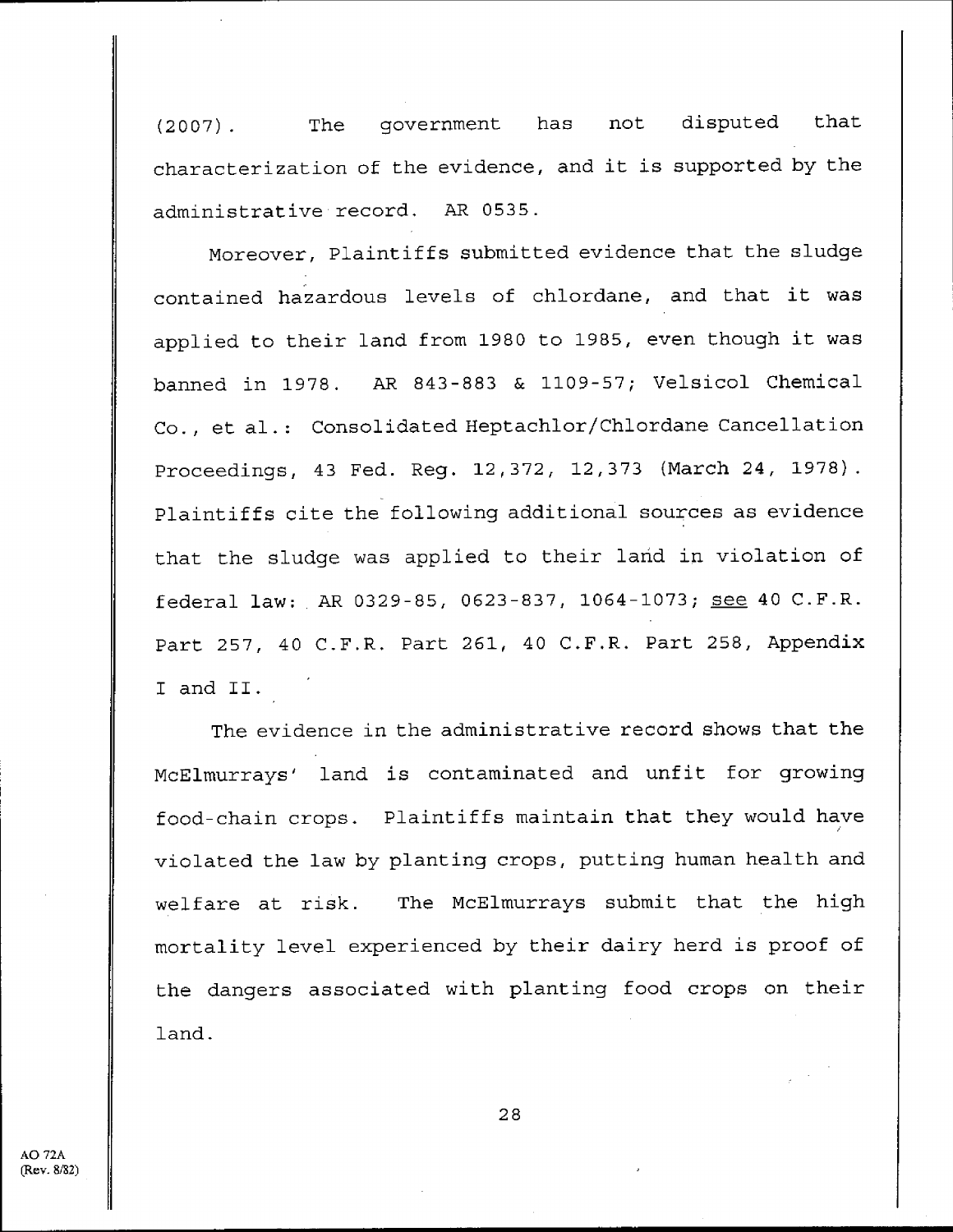The court concludes that the evidence of contamination on the McElmurrays' land was substantial, and the data provided by Augusta was flawed .

## III. The EPA's Contributions: Mehan, Brobst, Kaufman, and **Breen**

The USDA submits that applications for prevented planting subsidies, like the one submitted by Plaintiffs, are usually based on the effects of natural disaster to land and crops. Because Plaintiffs' claim had a more unusual basis, alleged contamination of the land, the USDA had to consider the alleged biological effects of sewage sludge on Plaintiffs' land .

Therefore, in evaluating Plaintiffs' application, the USDA sought the opinions of officials at the EPA. The USDA recognized that it possessed limited knowledge regarding the biological effects of sewage sludge on soil, and it sought the advice of the EPA. An FSA handbook allowed it to do so, in certain instances where it lacked the expertise to make proper findings :

If a reviewing authority receives a request for review involving a technical determination by a Federal Agency other than FSA and NRCS, the . reviewing authority shall . . . contact a representative of the applicable Agency to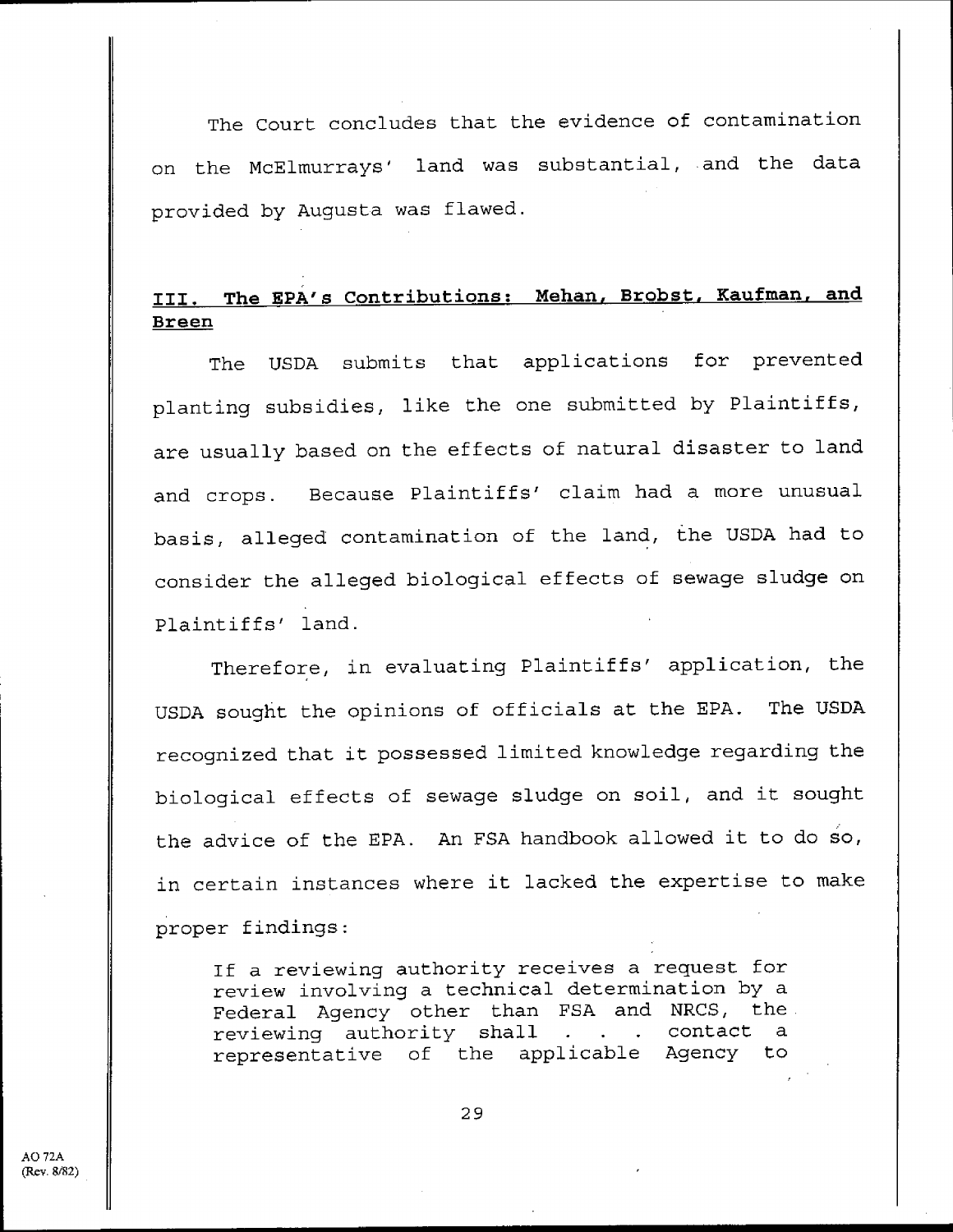discuss and clarify the technical findings, as **needed[,] . . .** [ **and] accept as binding** , written **factual findings or technical determinations of** the other Agency .

AR 1495 .

**The USDA received varying responses from EPA officials about the safety of the sewage sludge land application program and the McElmurrays** ' **applications** . **Finally, the EPA declared that its official position as to the McElmurrays'** petition **was set** out in a letter written by EPA' **s Assistant** Administrator, G. Tracy Mehan, III. Consequently, the Court will focus on Mehan's letter first.

**On December 24, 2003** , **Mehan wrote a letter responding** to a petition from the Center for Food, Safety seeking a **nationwide moratorium on the land application of sewage** sludge. Mehan's letter was broad in scope and only **mentioned the McElmurrays** ' **situation in a brief aside . Instead, Mehan considered a number of other issues in rejecting the proposed moratorium, concluding that "[p]etitioners do not present scientifically-based evidence or documentation that links the land application of sewage** sludge or chemical pollutants allegedly contained **in sewage sludge to human health and environmental impacts that are** described in the petition." AR 1521.

 $AO$  72A (Rev. 8/82)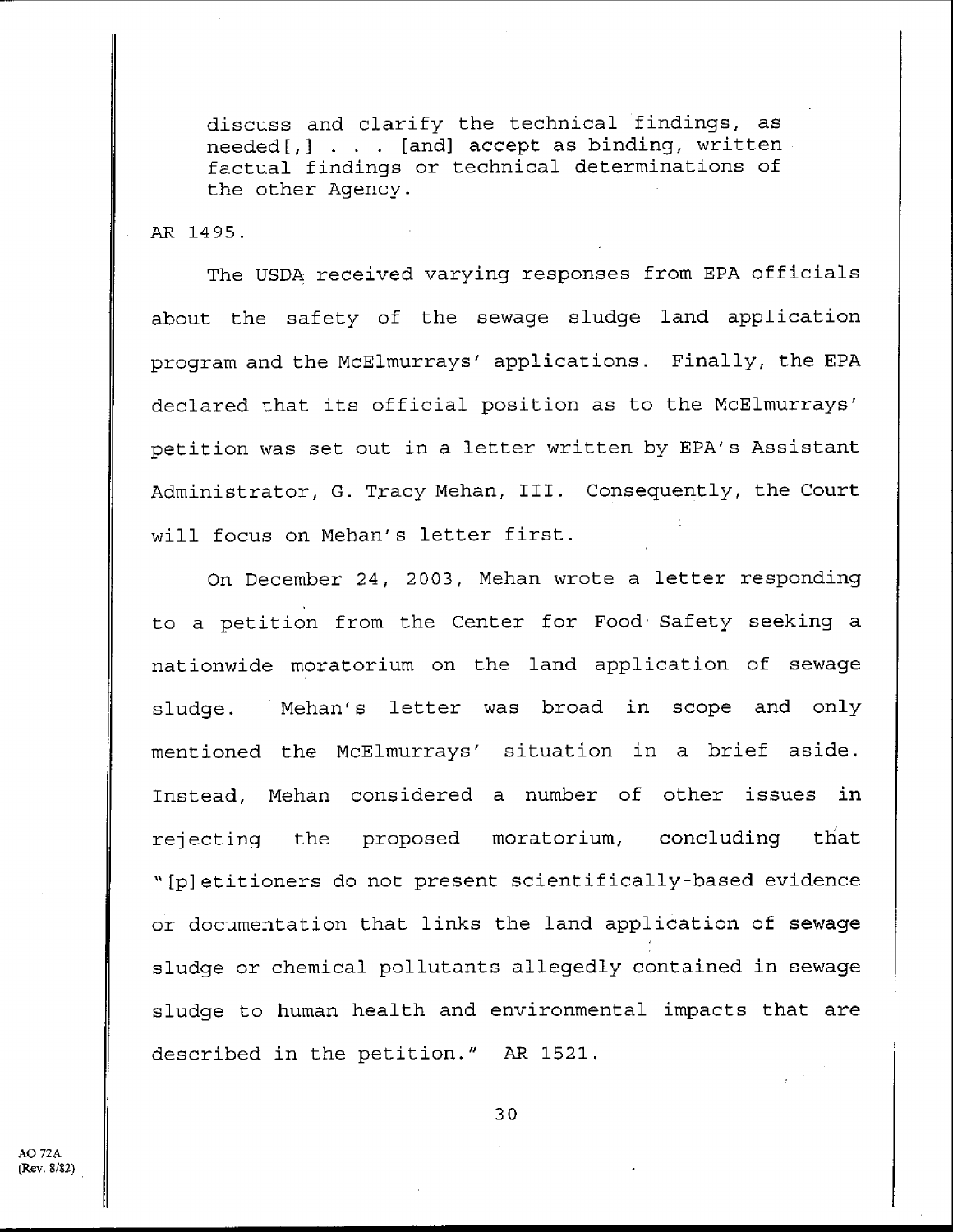Mehan did address Augusta's sludge application program, but all of his specific remarks focus on the Boyce dairy farm's litigation against Augusta, which was a companion case to the Superior Court lawsuit that the McElmurrays had filed against the municipality. For any opinions that Mehan does express about the Messerly treatment plant, Mehan relies on Augusta's sludge data only, which has been called into question by representatives of both parties in this case, as well as disinterested third parties, and Augusta's own representatives. AR 0023, 0332-35, 0342-43, 0350-56, 502-03, 0643-47, 0650, 0681, 0782, **0798-818,** 0844-52, 0985- 86, 1512-15, .1668-71, 2604-05, 2758, & 2598 .

Specifically, Mehan recounts the Center for Food Safety's assertion that, "On June 24, 2003, a court in Georgia ruled that the land application of sewage sludge was the legal cause of the damage to the farmland and the deaths of the farm's prize-winning cattle[ .]" AR 1512 . Mehan commented that the "EPA understands that the jury awarded \$550,000 of the \$12 .5 million in damages sought by the plaintiffs without any findings of fact." AR 1512.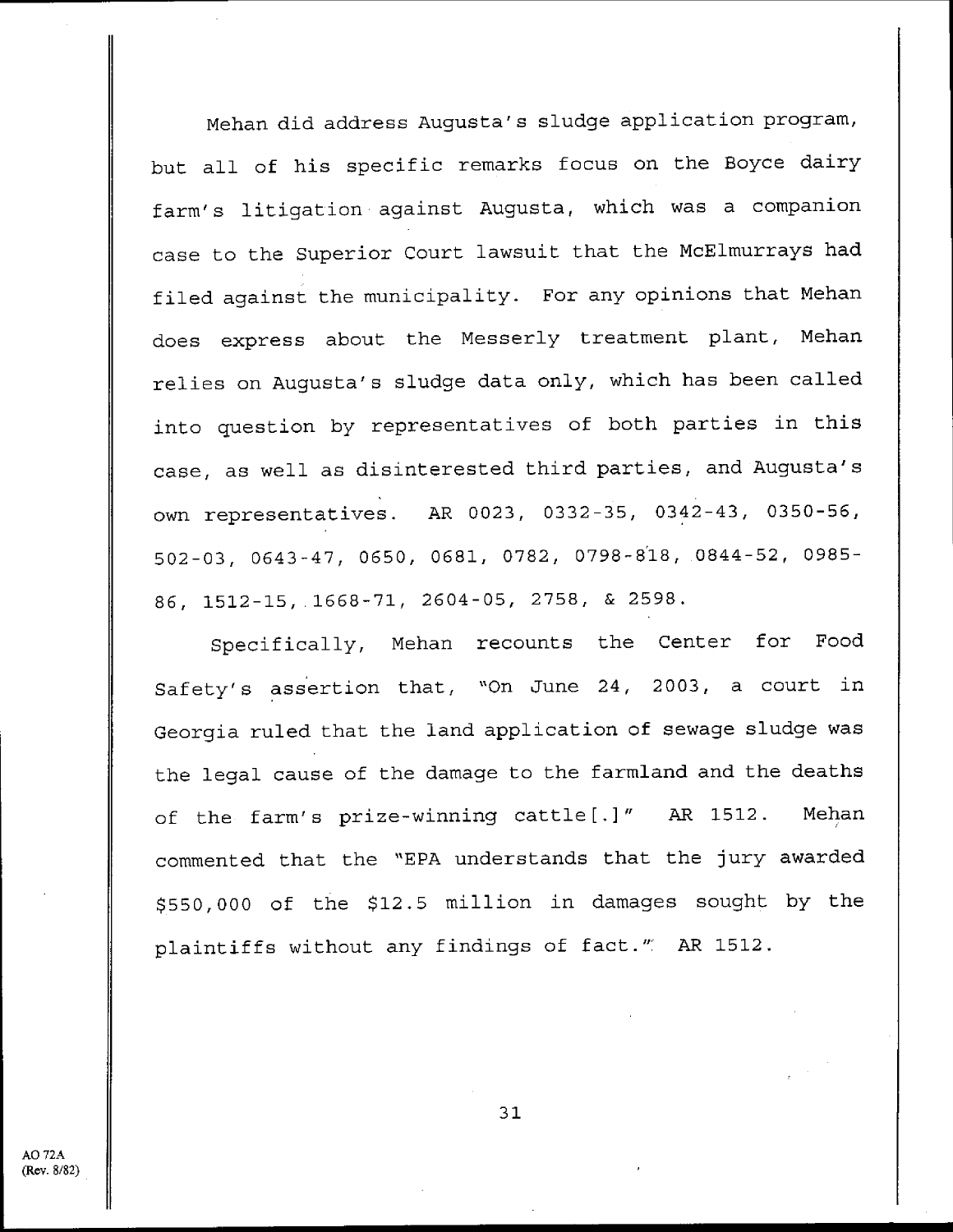Mehan quoted from a letter written by Augusta's lawyer, James Ellison, to the EPA about the verdict . According to Ellison ,

[o]ne of the breaches contended by the Boyces was an alleged failure to keep and maintain good records . Unfortunately and regrettably in the early days of Augusta's land application program, record-keeping was a problem, mostly due to<br>programming problems with the biosolids programming problems with application software used by Augusta. The verdict may well have represented the jury's dissatisfaction with the records maintained by Augusta .

AR **1512 . <sup>9</sup>**

9

Plaintiffs argue that Defendant is wrong to rely on Mehan's letter as a factual finding or a technical determination by the EPA that Plaintiffs' land was not contaminated because Mehan's letter was not written in response to Plaintiff's applications. Mehan's letter contains no factual findings regarding Plaintiffs' land, and is not addressed to the USDA. Rather, Mehan wrote in response to a petition from a public interest group seeking

Not surprisingly, Hallman, who also represented the Boyce family in the Superior Court case, takes issue with Ellison's characterization of the verdict. Hallman asserts that, under Georgia law, a general<br>verdict ratifies the claims contained in the operative complaint. AR verdict ratifies the claims contained in the operative complaint. 1556 (citing Ga. Code Ann. § 9-12-1). What motivates any particular jury verdict (and the amount of damages awarded) is subject to endless speculation, and what happened in the Boyce case is not particularly germane to whether the McElmurrays' land was contaminated . Still, the information is material to the extent that it shows the basis for the EPA's opinion .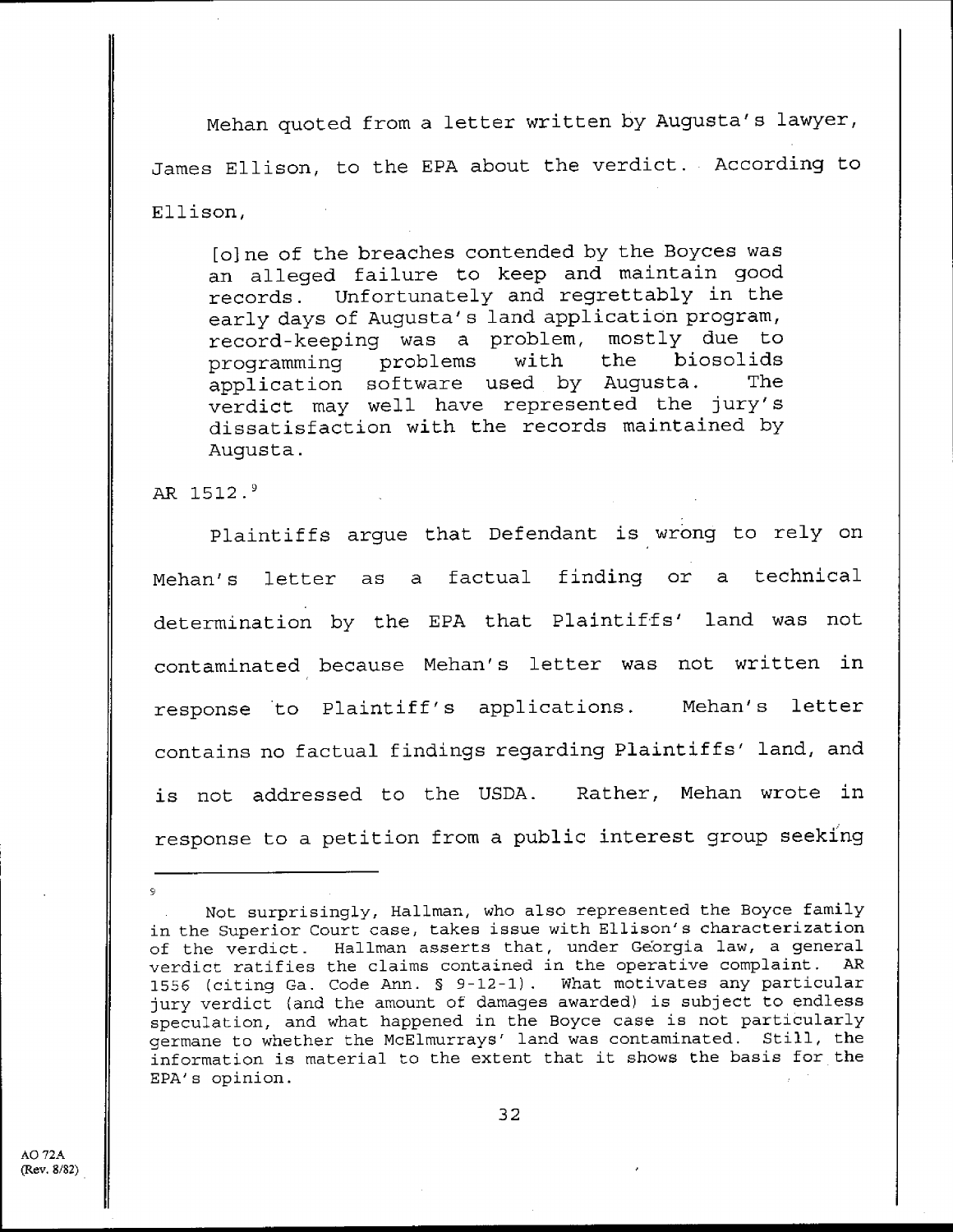a moratorium on the land application of sewage sludge in the United States .

The procedure described in the FSA Handbook for obtaining a technical determination from another agency requires a representative of an agency to "contact representative of the applicable Agency to discuss and clarify the technical findings, as needed . . . ." AR 1495 . Such was not done by the USDA's representatives with Mehan . In addition, Mehan makes clear that the petition relates only to the application of sludge under Part 503 . AR 1504 . As has been discussed, this law does 'not apply to the McElmurrays, whose land applications of sludge ceased before the enactment of the regulation in 1993. In short, Mehan's letter is largely irrelevant to the McElmurrays' applications before the USDA .

USDA employees Ronald Carey and Tommy Weldon also asked Robert Brobst, a member of the EPA's Biosolids Incident Response Team ("BIRT") **,** about the contamination averments made by the McElmurrays . AR 1227-1229 . In response, Brobst opined in a letter that the McElmurrays' land was not contaminated. AR 1230-1240.

Because Brobst concluded that Augusta's data sets were the most "complete and reliable," he used its information,

AO 72A (Rev. 8/82)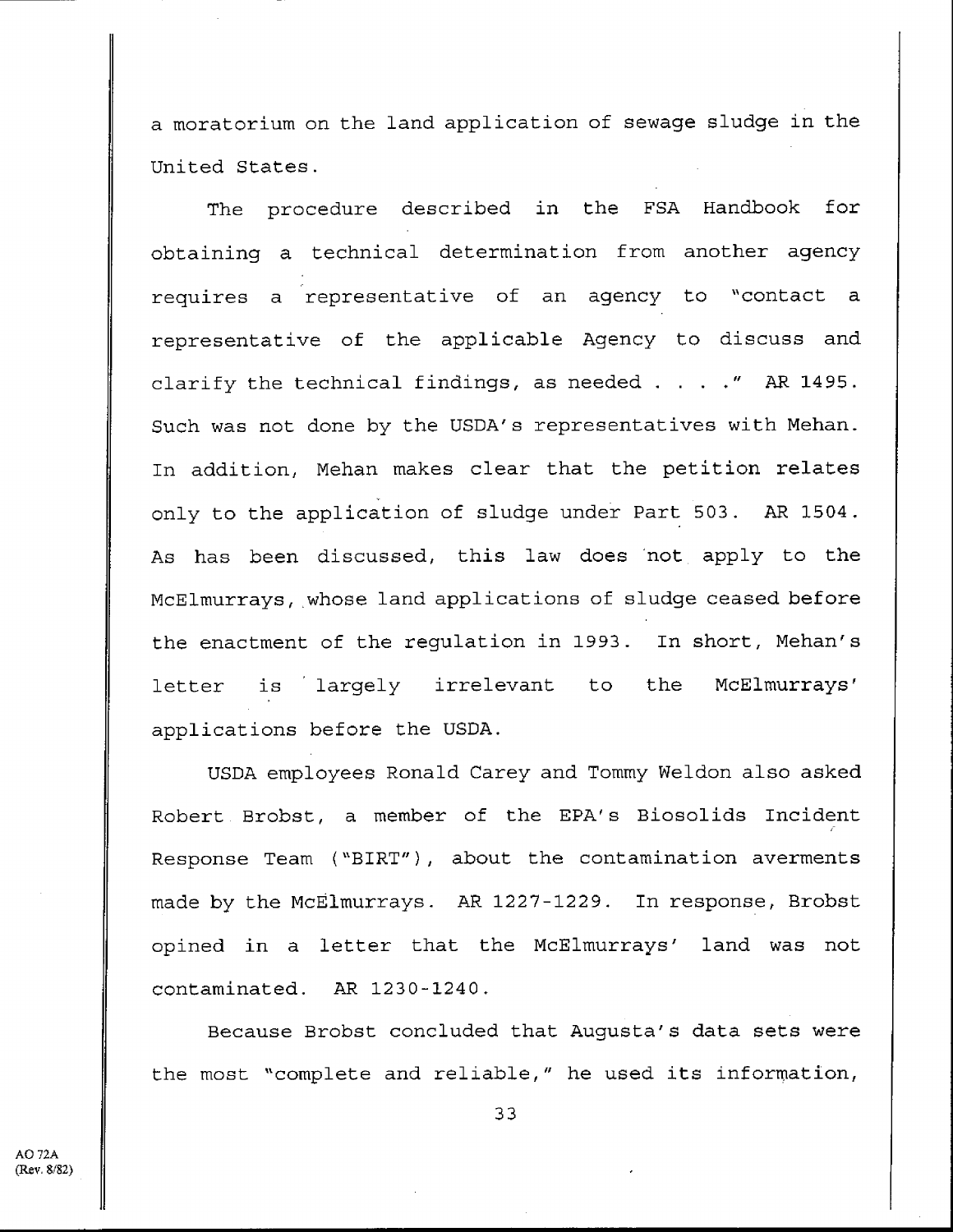and did not consider (or find any particular fault with) the information provided by the McElmurrays. Brobst's letter focused on cadmium levels at the farm, and at least in his letter, he found that cadmium levels there were within normal national background ranges. Notably, the data, which Brobst claims was obtained in 1999, puts cadmium concentrations on the Plaintiffs' land at .41 mg/kg, which is twice the national average cited by Brobst, .175 mg/kg. AR 1281-1283. Brobst also stated that other metals found in the sludge, or on the land, were within normal background ranges. AR 1238.

On December 11, 2003, Brobst further explained his results to the FSA State Committee. AR 1876-1899. Plaintiffs emphasize that on that day, Brobst made an important qualification to his earlier representation, when he conceded that his original conclusions, which were based on national background concentrations, should not, or need not, be used because those levels are dissimilar to the characteristics present in soil located in Burke County, Georgia. AR 1888, 1477, & 1567-68. Perhaps more importantly, Brobst admitted that one of the McElmurrays' fields contained about forty to fifty times the allowable lifetime loading level of cadmium. AR 2652.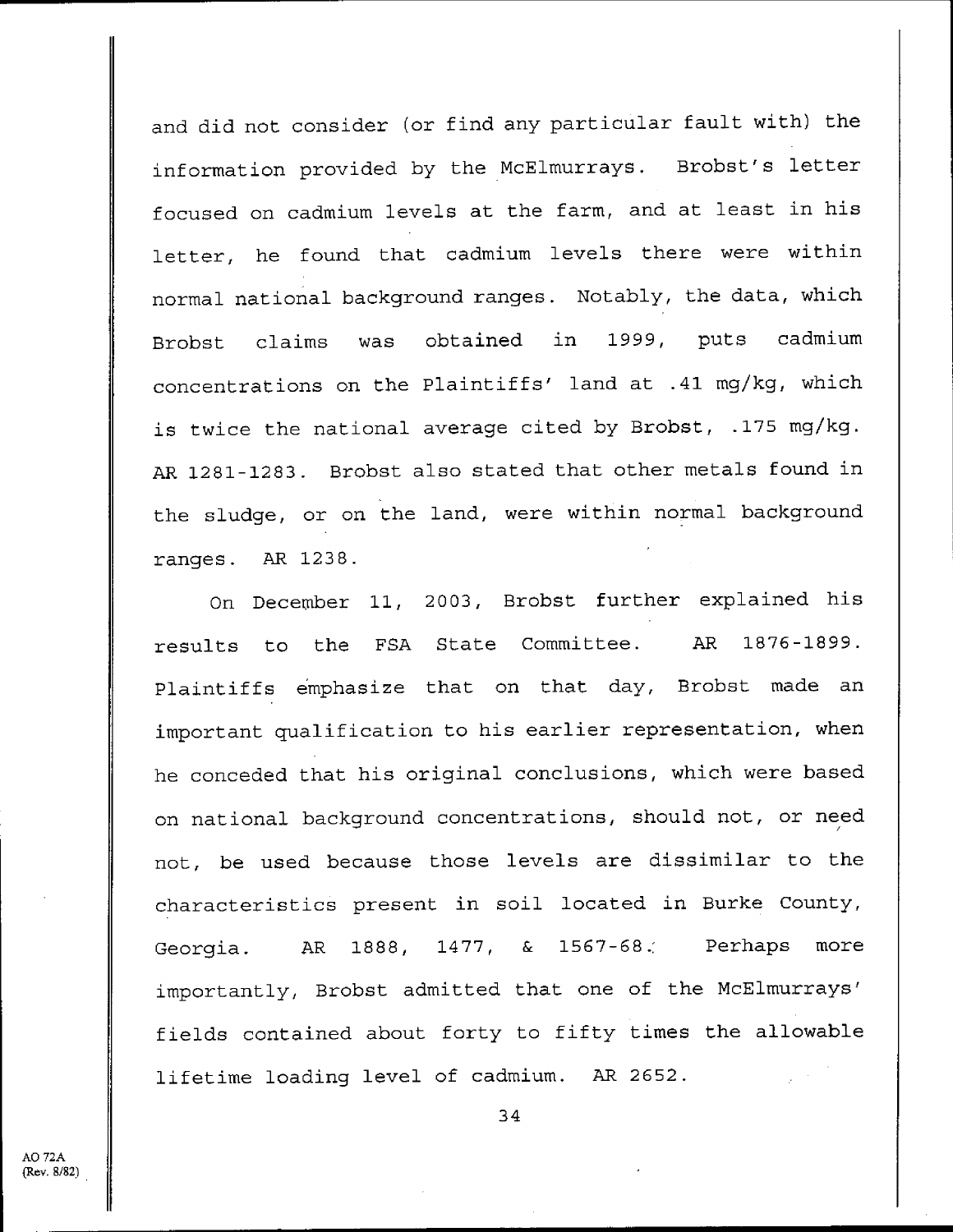Brobst provides scant support for his determination that the land was not contaminated. Although his letter cites to some data in support of that conclusion, he never explains where such data were found, or how he arrived at such figures. AR 1237-38. It is difficult, if not impossible, to evaluate the trustworthiness of such a conclusion without this information .

As Plaintiffs note, Brobst's letter does not address information contained in Plaintiffs' applications, but exclusively addressed data obtained from the City of Augusta in 1999. Brobst admitted that he did not evaluate the data presented in support of Plaintiffs' applications for prevented planting credit . Because Brobst concedes that his conclusion is based on Augusta's unreliable, and to some extent, invented, data, Brobst's finding has little merit on its own .

On December 31, 2003, Plaintiffs submitted an affidavit from Hugh Kaufman, a senior policy analyst at the EPA, to the State Committee in an effort to rebut Brobst's position . Kaufman explained that he had been involved with testing and evaluating the McElmurrays' land, and opined that the McElmurrays' land was contaminated, and unfit for growing food-chain crops . AR 1478, 1487-1489, & 1548 .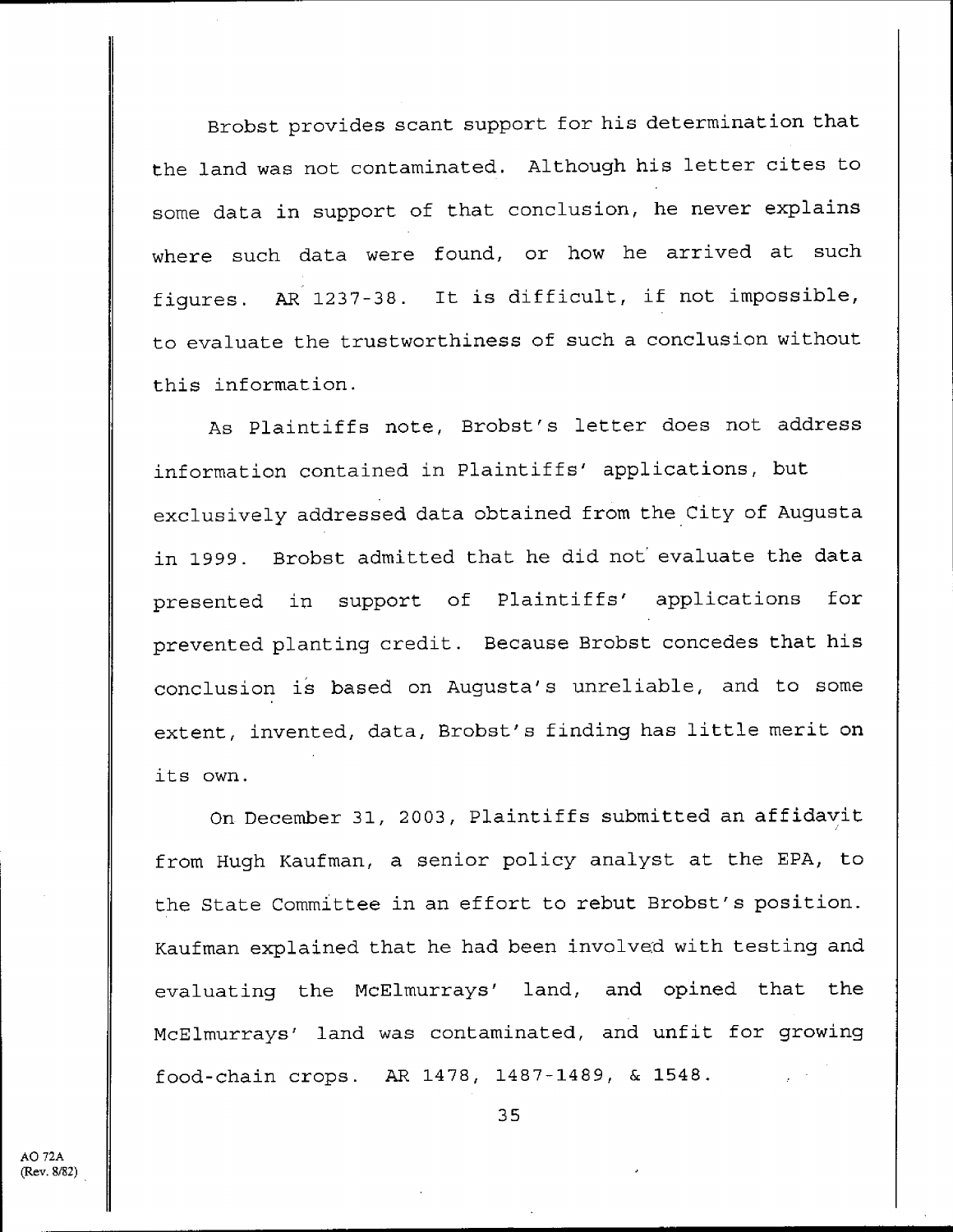On January 28, 2004, Barry Breen, the EPA's Principal Deputy Administrator, wrote a letter to the FSA explaining that Kaufman' s affidavit was not the official view of the EPA, and that Mehan's letter was the agency's position . AR 1545 . Indeed, the FSA relied on Mehan's letter as the official position of the EPA. AR 2600. Yet, there is no evidence that Mehan ever reviewed the Plaintiffs' applications, other data in the administrative record, or any of the reports detailing the sewage sludge applications on Plaintiffs' land from 1979 to 1990. AR 2663. USDA employee Carey allowed that Mehan made no specific finding that the McElmurrays' land was not contaminated. AR 2664-66 .

The EPA's unexplained rejection of Kaufman's position, in favor of the largely irrelevant Mehan letter shows that the decision was not based on substantial evidence. It was arbitrary and capricious for the USDA to defer to Mehan's letter as a technical determination or a written factual finding. Sierra Club v. Martin, 168 F.3d 1, 4-7 (11th Cir. 1999) . To the extent that the USDA relied on Brobst's opinions, that was arbitrary and capricious because Brobst did not consider all the relevant data. Motor Vehicle Mfrs. Ass'n, 463 U.S. at 43.

4O 72A (Rev. 8/82)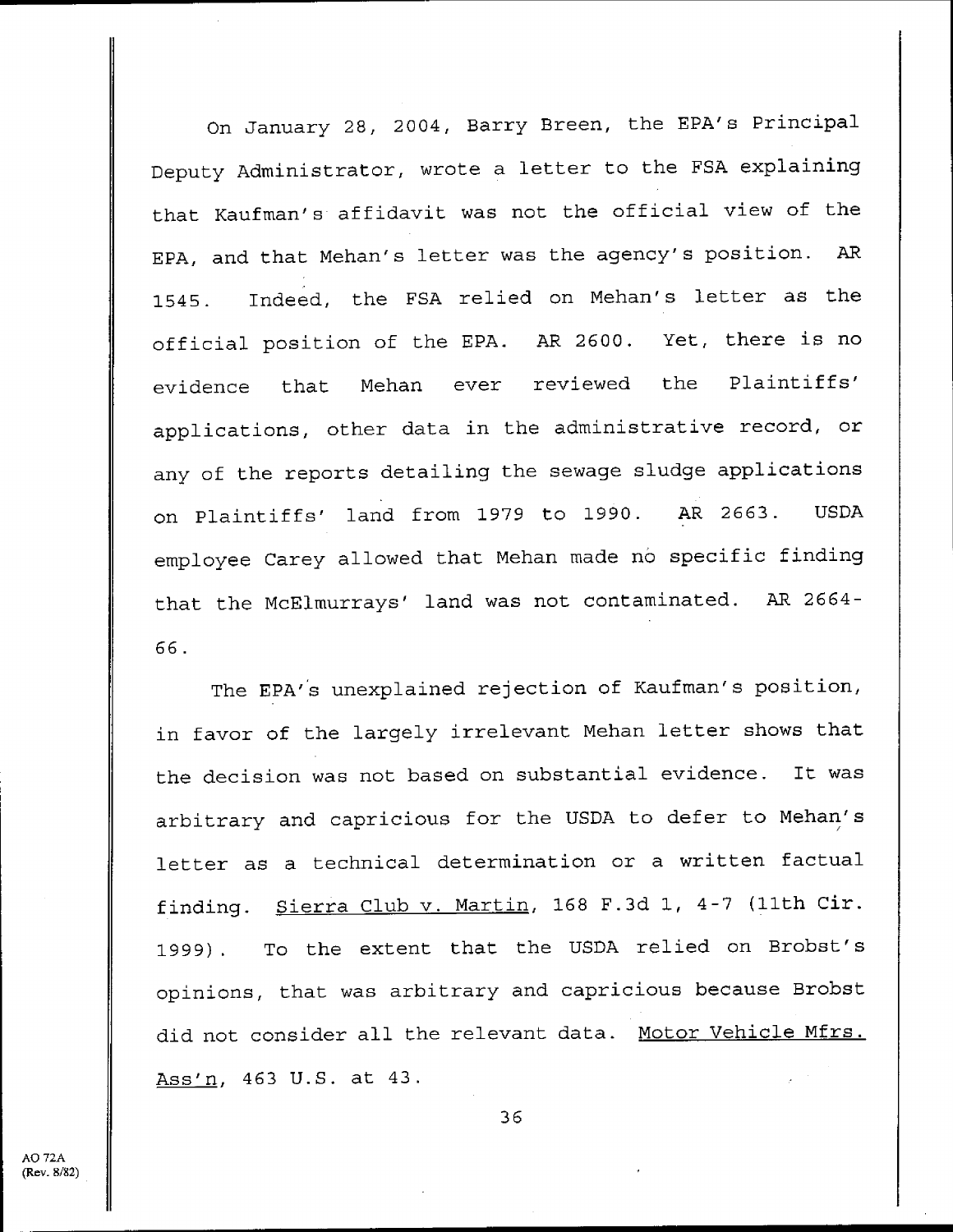An agency may discredit the uncontradicted witness testimony based on credibility grounds, but only if the agency provides reasons for its credibility determination . Tieniber v. Heckler, 720 F.2d 1251, 1254-55 (11th Cir. 1983) ; NLRB v. Walton Mfg. Co., 369 U.S. 404, 406-07 (1962). Breen failed to justify why the EPA accepted Mehan's letter over Kaufman's affidavit, or even attempt to explain how Mehan's letter could qualify as a written factual finding or technical determination of the McElmurray matter . Moreover, no one at the EPA ever took the time to evaluate Plaintiffs' applications or their experts' conclusions .

Likewise, Breen failed to investigate the findings made by Kaufman. Carey asked Breen what the basis was for Kaufman's statement that the McElmurrays' land had received sludge applications making the land unsuitable for growing food-chain crops. Breen replied "I do no have information with which to answer this question ." AR 1545 .

As the Supreme Court has stated, "[t]he substantiality of evidence must take into account whatever in the record fairly detracts from its weight. This is clearly the significance of the requirement . . . that courts consider the whole record." Universal Camera Corp. v. NLRB, 340 U.S. 474, 488 (1951) .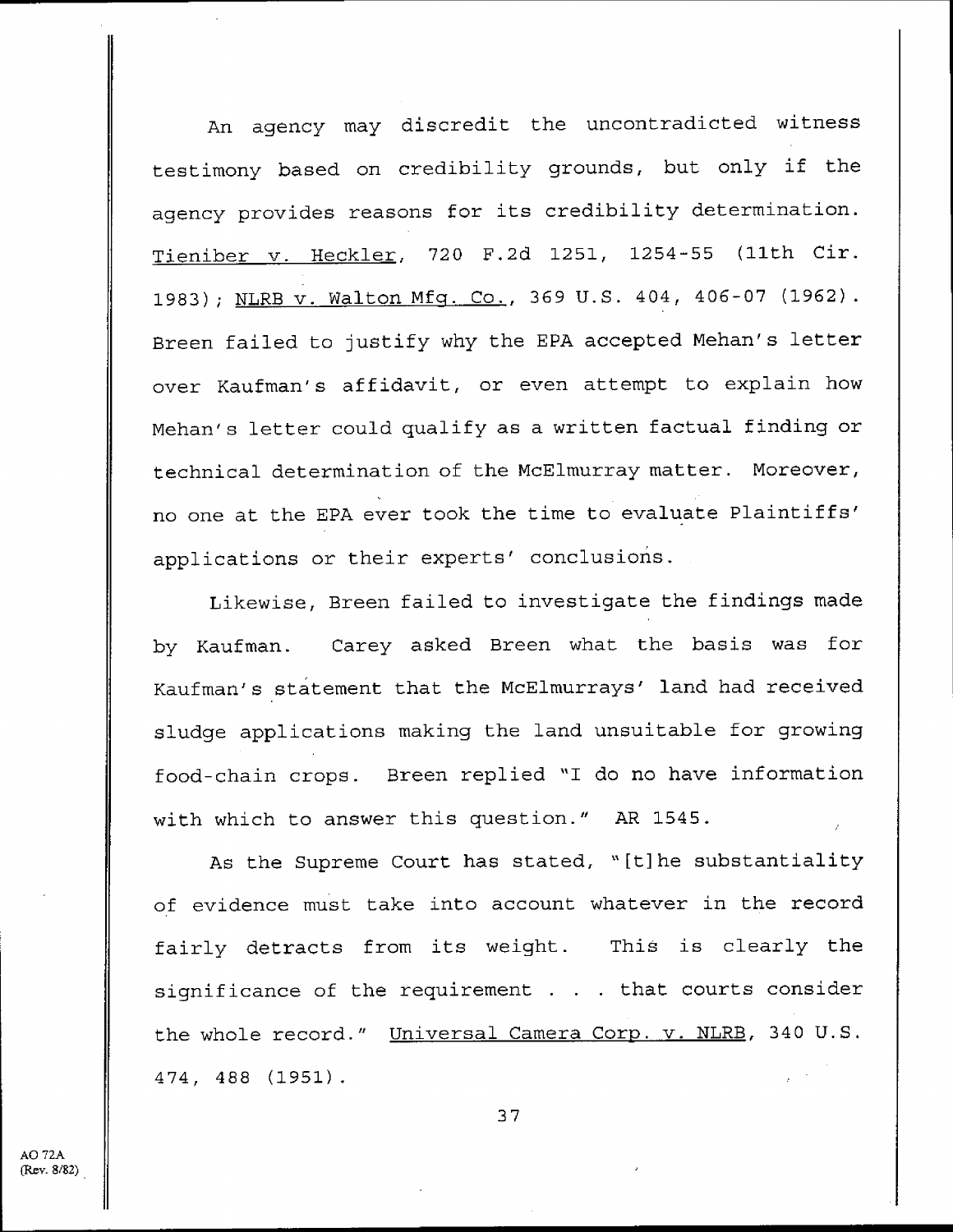Other evidence of record calls into question the fairness and objectivity of the EPA's opinions with respect to the sludge land application program. The administrative record contains evidence that senior EPA officials took extraordinary steps to quash scientific dissent, and any questioning of the EPA's biosolids program .

On February 4, 2004, Dr. David Lewis, a former EPA employee, testified before the House of Representatives' Subcommittee on Energy and Mineral Resources about improper use of the scientific peer review process, by senior EPA officials, with respect to a University of . Georgia study relating to the Messerly plant, and the deficiencies in the agency's position in support of land application of sewage sludge. AR 1610 & 1616.<sup>10</sup> Lewis criticized the EPA for its handling of the allegations involving the Messerly plant in Augusta, especially its reliance on the dubious data provided by the City. AR 1622-24.

Lewis' work as a microbiologist first drew national and international attention in the early 1990s when six dental patients of the same dentist in Florida contracted HIV. Lewis published a series of articles in the leading British medical journal The Lancet, showing that blood trapped in lubricants inside dental devices can escape disinfection and spread HIV, the virus that causes AIDS . This research prompted new heat sterilization guidelines worldwide . AR 1625. .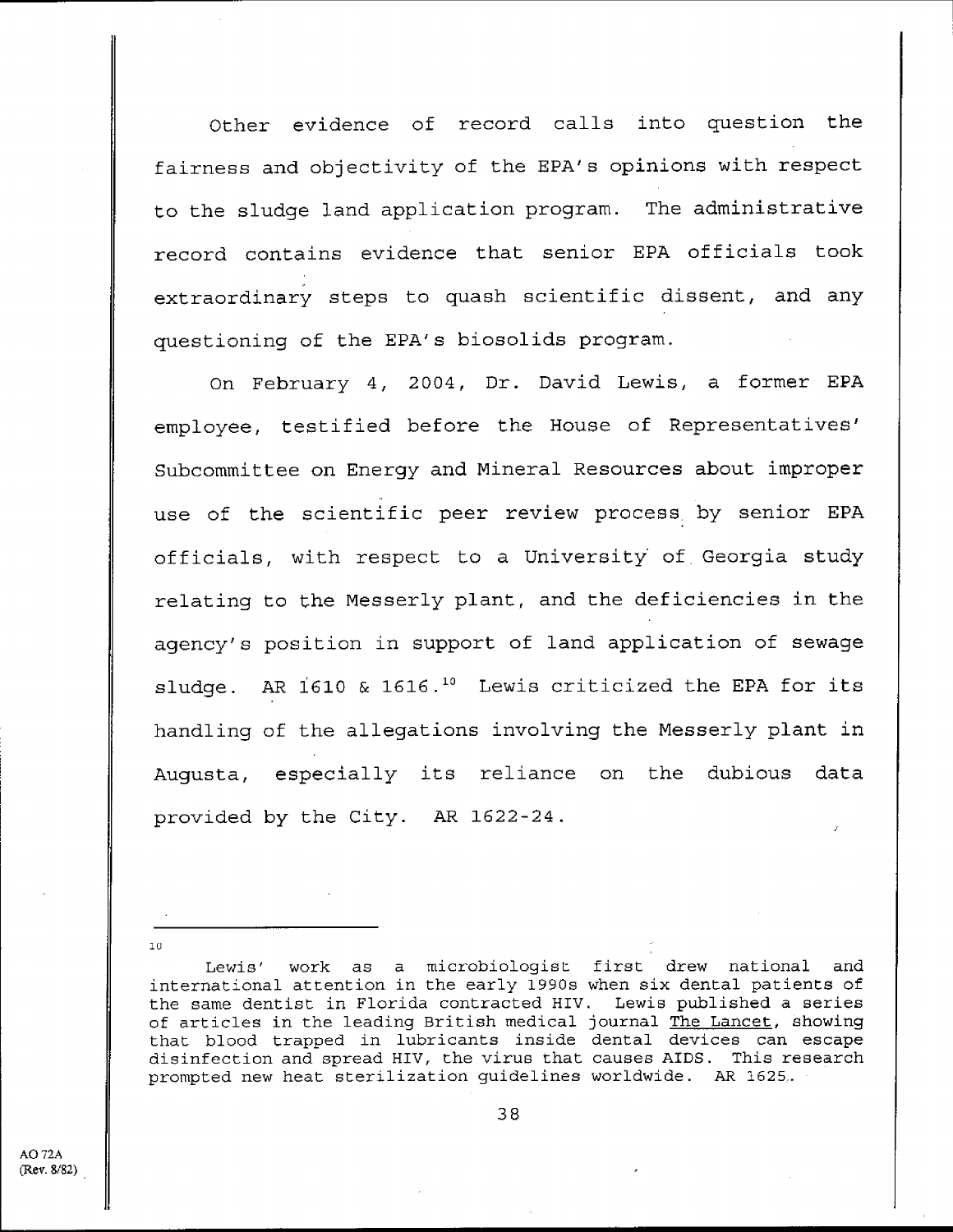Lewis explained that he had worked at the EPA for thirty-one years, and was forced to resign. in May 2003 because his biosolids research was at odds with official EPA policy. AR 1619. Lewis testified before Congress that the EPA had politicized scientific research at the agency, and utilized unreliable and fraudulent data to support the continuation of the sludge land application program. AR 1619 . Lewis recounted to the Committee that he researched adverse health consequences of sewage sludge from 1996 to 2003. Specifically, Lewis wrote a research paper with University of Georgia scientists that linked chemical irritants from airborne dusts, as a result of sewage sludge applications, to children's illnesses . AR 1620 .

Lewis reported that a senior EPA official, Dr. John Walker, acted unethically in protecting the Part 503 sludge Rule, which Walker had helped to create . Lewis claimed that Walker had stated that he was qualified to review Lewis' microbiological research, although Walker was untrained in the field. Lewis stated that Walker approached a friend who was a corporate executive at a company, involved in the sewage sludge business to help come up with criticisms of Lewis' paper. In addition, according to Lewis' testimony, Walker asked a USDA microbiologist for help with a technical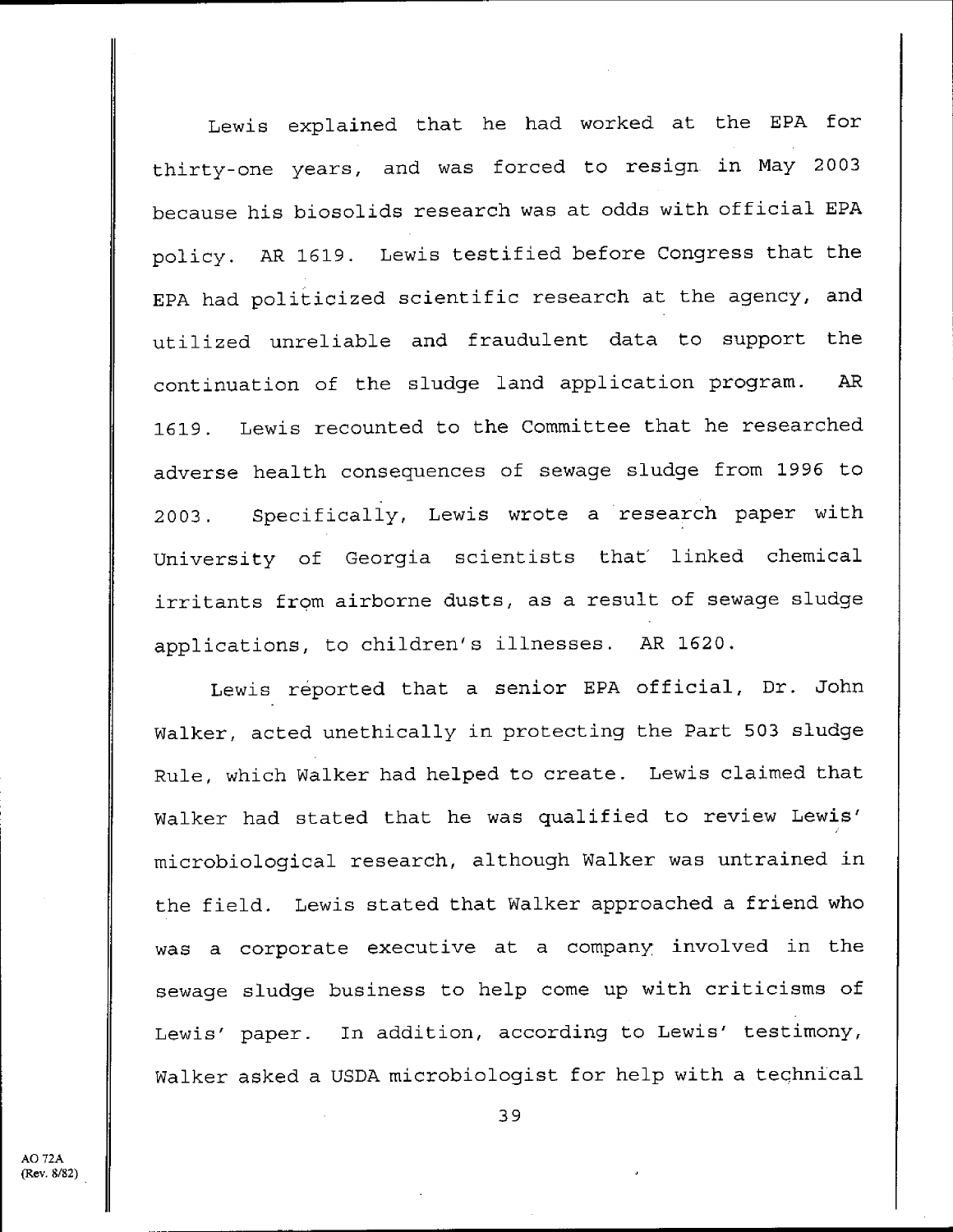review, and then plagiarized the USDA official's work as his own. Thereafter, Lewis stated that Walker distributed the critique widely, within the EPA, to trade associations, and among regulated businesses in the industry. AR 1621.

Walker also distributed an anonymous twenty-eight page critique of Lewis' research, which had not been peer reviewed, and contained false scientific arguments aimed at discrediting Lewis . Lewis told the Congressional panel that a colleague at the National Academy of Sciences, Ellen Harrison, testified in a separate proceeding that the paper damaged Lewis' reputation. AR 1621-22. Thereafter, Walker's associates attempted to pressure EPA Administrator Christine Todd Whitman to end Lewis' research immediately . AR 1627. Walker faced no discipline for his actions by the EPA. AR 1620-21.

On May 28, 2003, the EPA forced Lewis to resign for publishing articles in the leading scientific journal Nature, which were critical of the EPA's biosolids policies. During his Congressional testimony, Lewis detailed how EPA administrators attempted to force him out after his article, "EPA Science: Casualty of Election Politics," was published in Nature in 1996. Lewis described how further retaliation in 1999 by senior EPA officials, against him and his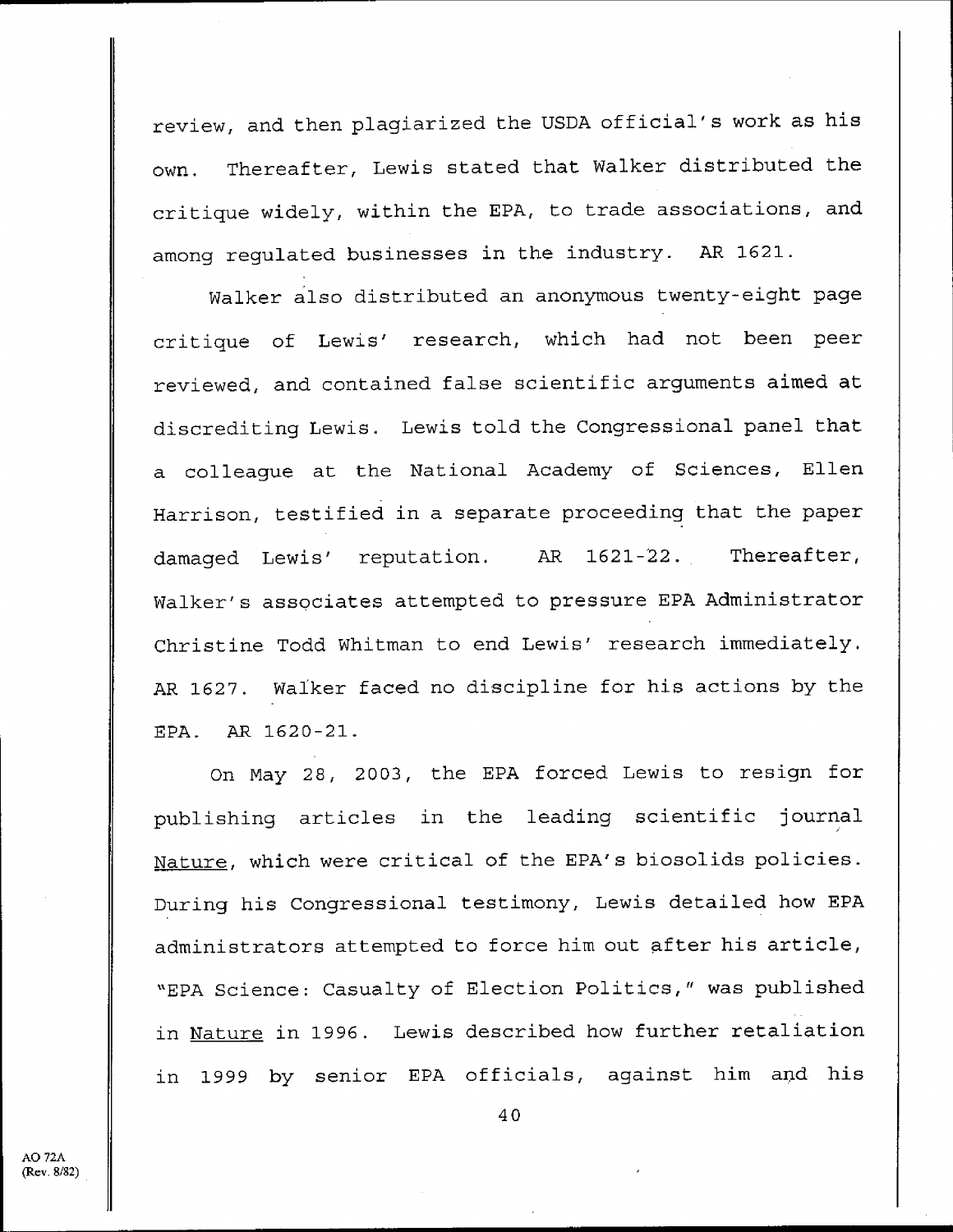supervisor, Dr. Rosemarie Russo, prompted a separate hearing before Congress and helped spur enactment of the "No Fear" Act, a law protecting federal employees against retaliation . AR **1625-27 .**

The distribution of the false scientific reports by Walker caused University of Georgia officials to scrap their plans to hire Lewis after he left the EPA. Even letters from United States Senators James Inhofe and Charles Grassley, in an attempt to save Lewis' job at the EPA, were ineffective. AR 1627-28. Lewis reported that he had been blacklisted by Walker, and that he remained unemployed since he left the EPA. Lewis indicated that he had taken up an unrelated area of research without compensation because of the EPA's actions, stating that he was directing research on hepatitis C infections in Egypt. AR 1628.

#### **IV . Summary Findings and the Appropriate Remedy**

Any data that was considered by Mehan and Brobst that related to the McElmurrays' farm was that collected as of 1999 . Neither official considered Goodroad's 2001 analysis detailing the deficiencies in the data collected as of 1999 . The men did not discuss or acknowledge the serious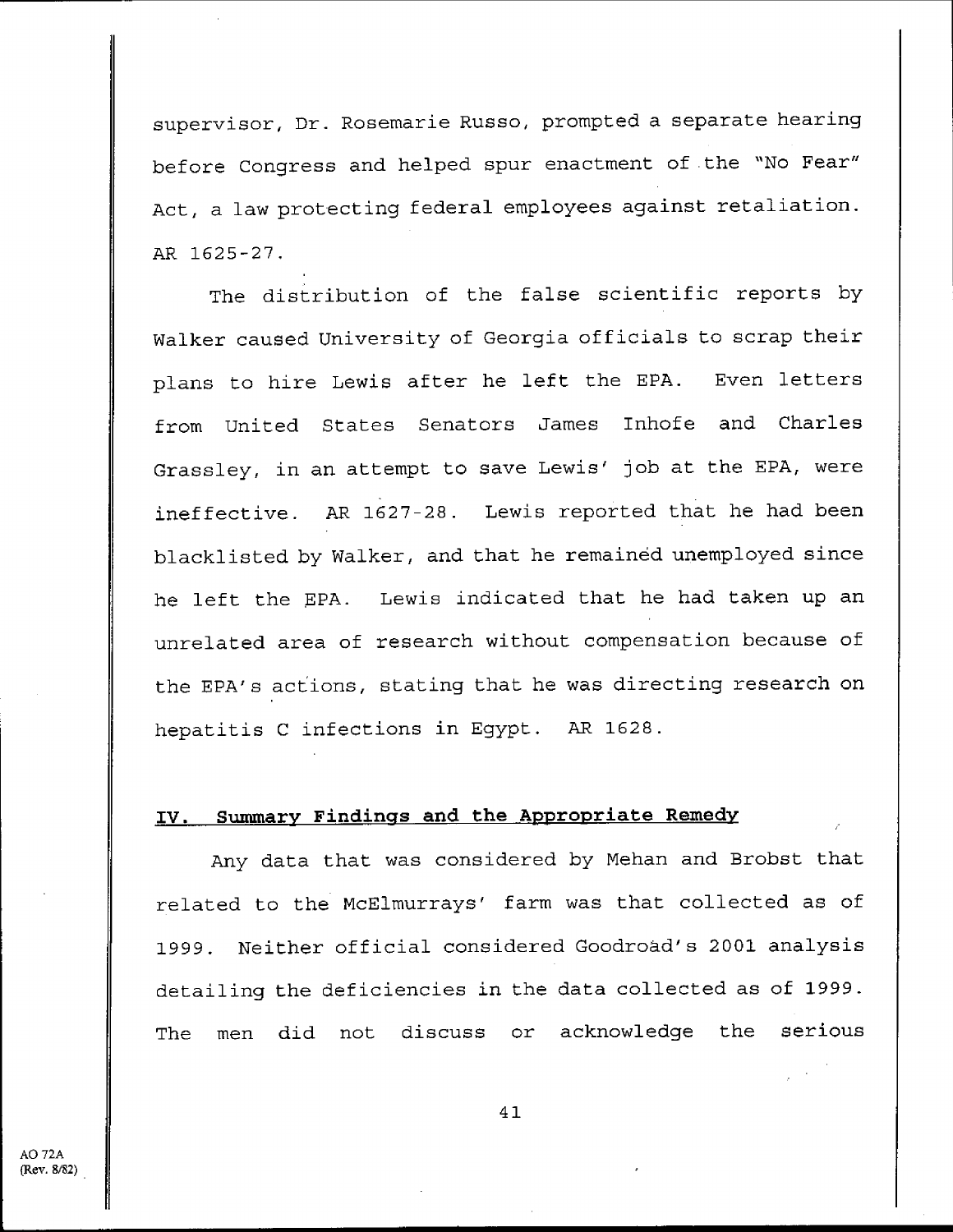limitations and deficiencies of Augusta's data. Neither official considered Plaintiffs' applications or the reports of their experts contained therein. AR 1235.

Neither Mehan nor Brobst made either a written factual finding or a technical determination about Plaintiffs' applications. Mehan, who represented the EPA's official position, did not find any material facts as to the application, and his letter was not a technical determination, but a statement of policy. Brobst may have attempted to produce a technical determination, but he did not consider the McElmurrays' applications, just old data, and he failed to consider anything the McElmurrays or their experts had to say to the contrary. Breen's conclusory rejection of the specific findings contained in Kaufman's affidavit was not binding on the USDA .

The administrative record indicates that the members of the FSA State Committee reviewed the Plaintiffs' **applications thoroughly** . **The members of the State Committee were familiar with Plaintiffs** ' **expert reports, and the import of that evidence . That committee voted in favor of the applications for credit** . **Likewise** , **EPA employee Kaufman was familiar with the McElmurrays' applications, expert reports** , **and the testing on their land . He had conducted an**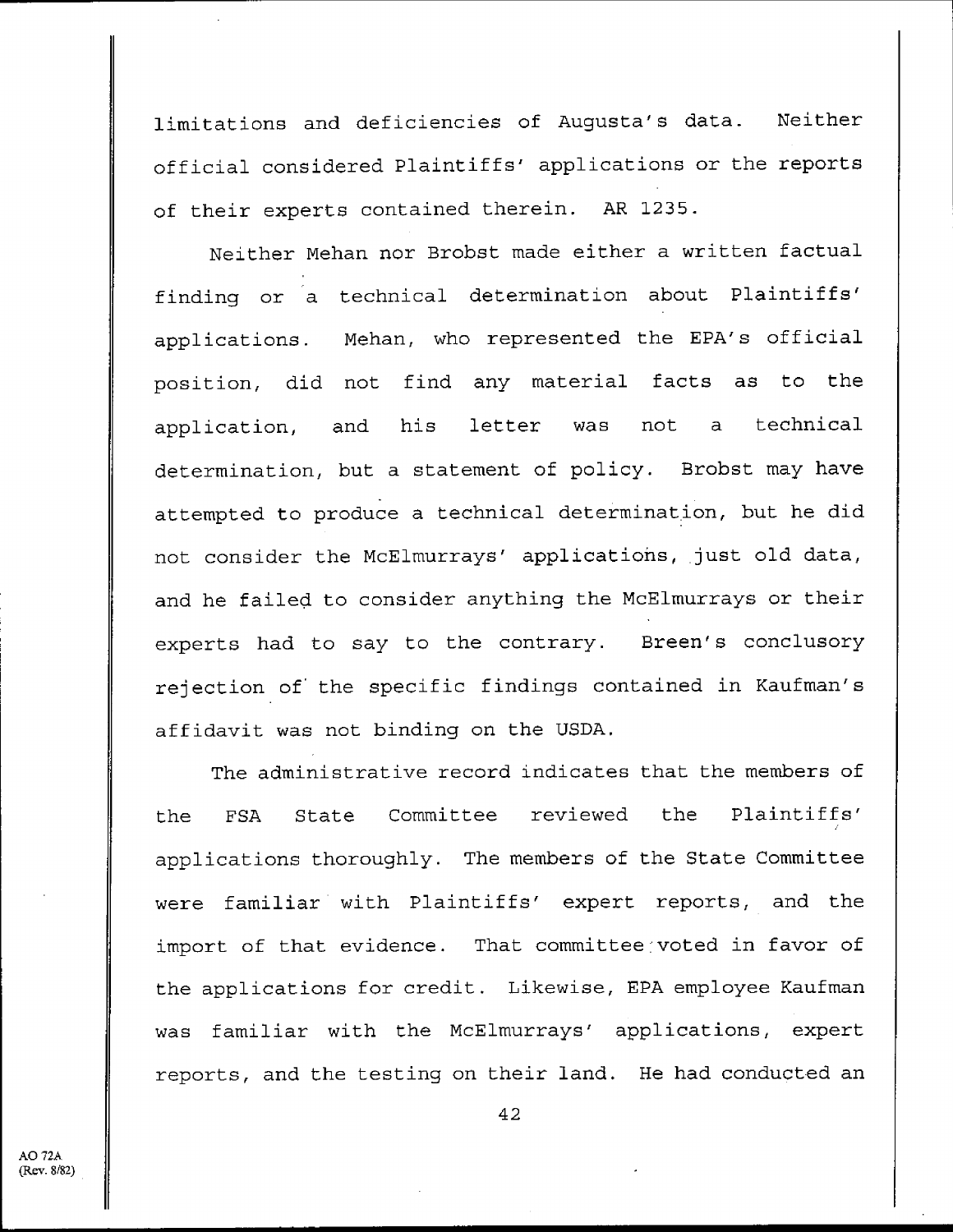investigation by visiting Augusta and looking into the problems at the Messerly treatment plant. Kaufman's affidavit indicates that the land is unfit for growing crops for human consumption . AR 1487-1489 . Hearing Officer Jones also considered the evidence in the case, but his comments indicated that he felt he was bound by EPA opinions to which he ought not have deferred. AR 2144. See infra, note 4.

In short, it appears that the only persons to consider Plaintiffs' applications ended up ruling in their favor, or did not believe they had the authority to rule in the McElmurrays' favor. The USDA's decision to accept a contrary decision, based on no review of the applications by the EPA, was arbitrary and capricious. The conclusions of the EPA were not based on substantial evidence, and the USDA was not compelled by their handbook to rely on the letters presented in this case. $11$ 

An administrative determination cannot be upheld without **an articulated** , **rational connection between the facts before** the agency and the agency's decision. **Zahnd v. Sec'y of Dep't of Agric . , 479 F .3d** 767, 773 (llth,**Cir . 2007) .**

Contrary to the McElmurrays' suggestion, that is not to say that the USDA could not defer to a sister agency if that agency made appropriate findings .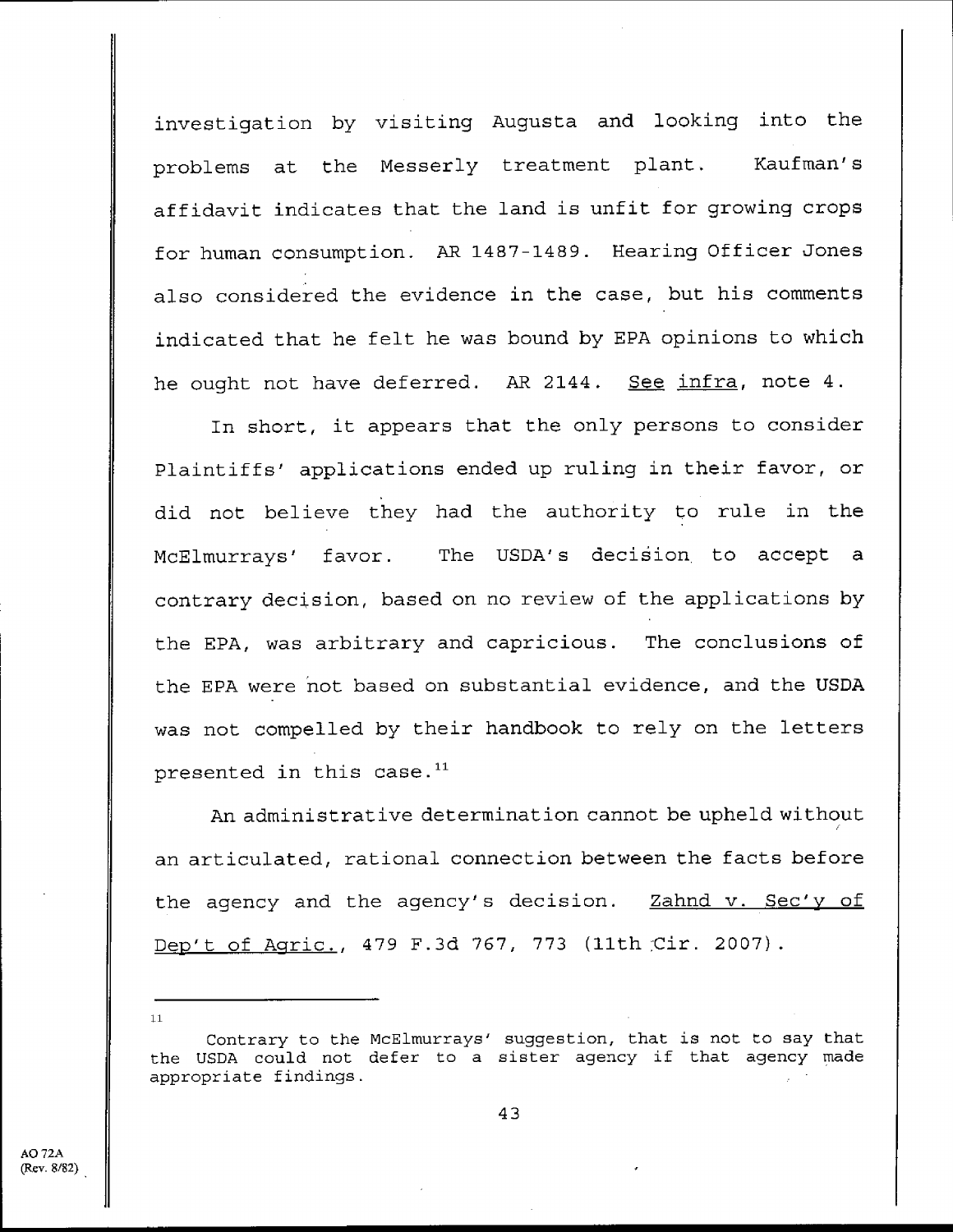Because the record supports Plaintiffs' petition for farm subsidies, the Court reinstates the original decision of the FSA State Committee, and directs the USDA to grant the McElmurrays' application for prevented planting credits . Remand is inappropriate because the record was unevaluated or ignored by agency officials at the USDA and the EPA. In other words, while the record was inadequate to support the agency's decision, it is adequate to support Plaintiffs' applications .

The Court has the obligation under the APA to conduct judicial review of administrative decisions . That statute requires the, Court to "hold unlawful and set aside agency action, findings, and conclusions found to be. arbitrary and capricious ." 5 U .S .C . § 706(2)(A) . The agency "is not entitled to a second bite of the apple just because it made a poor decision--if that were the case, administrative law would be a never ending loop from which aggrieved parties would never receive justice ." McDonnell Douglas Corp. v. NASA, 895 F. Supp. 316, 319 (D.D.C. 1995); Nelson v. United States, 64 F. Supp. 2d 1318, 1326 (N.D. Ga. 1999); Florida Power & Light Co. v. Lorion, 470 U.S. 729, 744 (1985) .

AO 72A (Rev. 8/82)